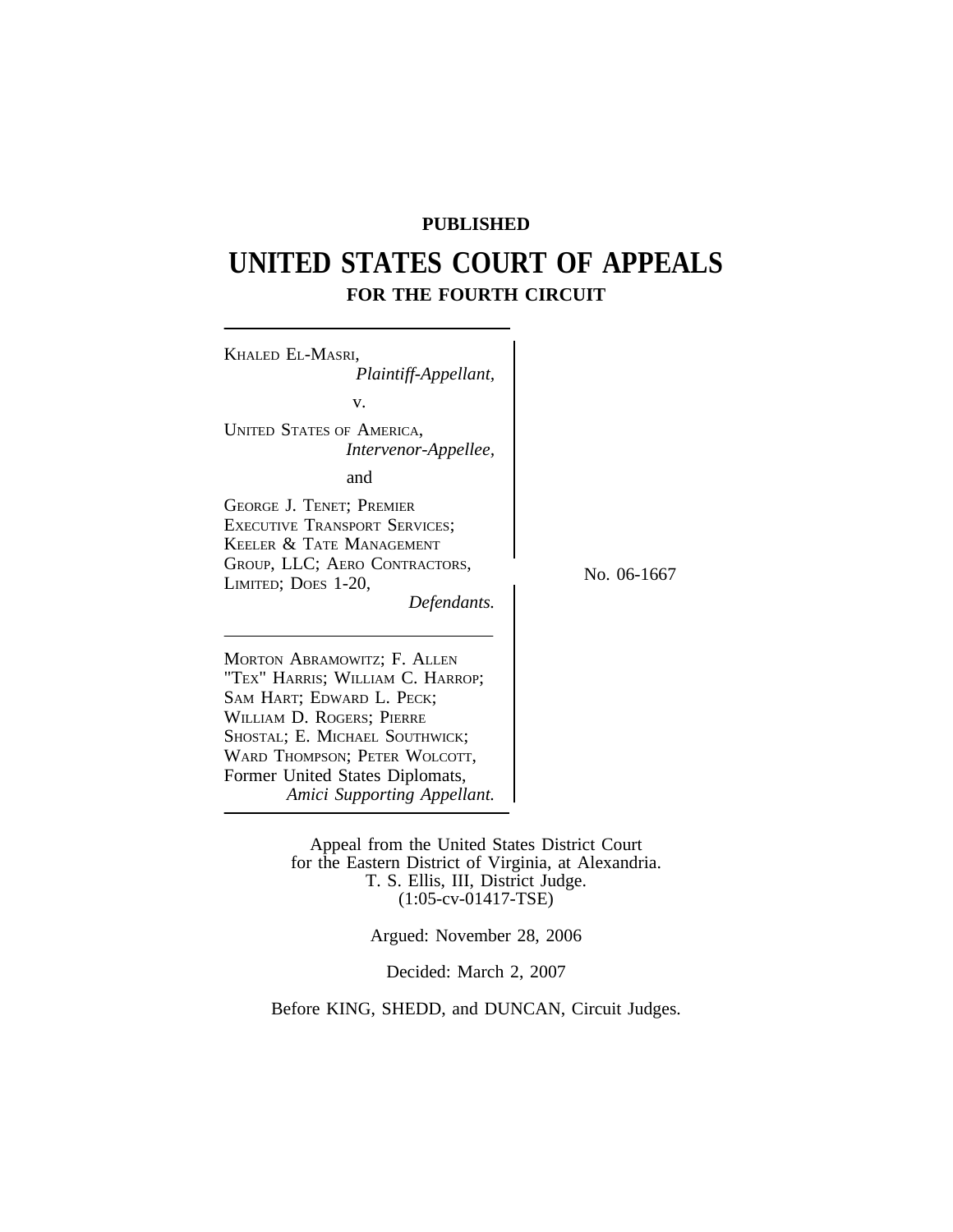Affirmed by published opinion. Judge King wrote the opinion, in which Judge Shedd and Judge Duncan joined.

### **COUNSEL**

**ARGUED:** Ben Wizner, AMERICAN CIVIL LIBERTIES UNION, New York, New York, for Appellant. Gregory George Katsas, UNITED STATES DEPARTMENT OF JUSTICE, Civil Division, Appellate Section, Washington, D.C., for Appellee. **ON BRIEF:** Ann Beeson, Melissa Goodman, AMERICAN CIVIL LIBERTIES UNION, New York, New York; Victor M. Glasberg, VICTOR M. GLASBURG & ASSOCIATES, Alexandria, Virginia; Paul Hoffman, SCHONBRUN, DESIMONE, SEPLOW, HARRIS & HOFFMAN, Venice, California; Rebecca Glenberg, AMERICAN CIVIL LIBER-TIES UNION OF VIRGINIA, Richmond, Virginia, for Appellant. Peter D. Keisler, Assistant Attorney General, Jeffrey S. Bucholtz, Principal Deputy Assistant Attorney General, Douglas Letter, Terrorism Litigation Counsel, H. Thomas Byron, III, Attorney, Appellate Staff, UNITED STATES DEPARTMENT OF JUSTICE, Washington, D.C.; John A. Rizzo, Acting General Counsel, CENTRAL INTELLIGENCE AGENCY, Washington, D.C.; Chuck Rosenberg, United States Attorney, R. Joseph Sher, Assistant United States Attorney, Dennis C. Barghaan, Jr., Assistant United States Attorney, Larry Lee Gregg, Assistant United States Attorney, OFFICE OF THE UNITED STATES ATTORNEY, Alexandria, Virginia, for Appellee. Sidney S. Rosdeitcher, David M. Cave, Colin McNary, PAUL, WEISS, RIFKIND, WHARTON & GARRISON, L.L.P., New York, New York; Aziz Huq, BRENNAN CENTER FOR JUSTICE AT NYU SCHOOL OF LAW, New York, New York, for Amici Supporting Appellant.

### **OPINION**

KING, Circuit Judge:

Khaled El-Masri appeals from the dismissal of his civil action against former Director of Central Intelligence George Tenet, three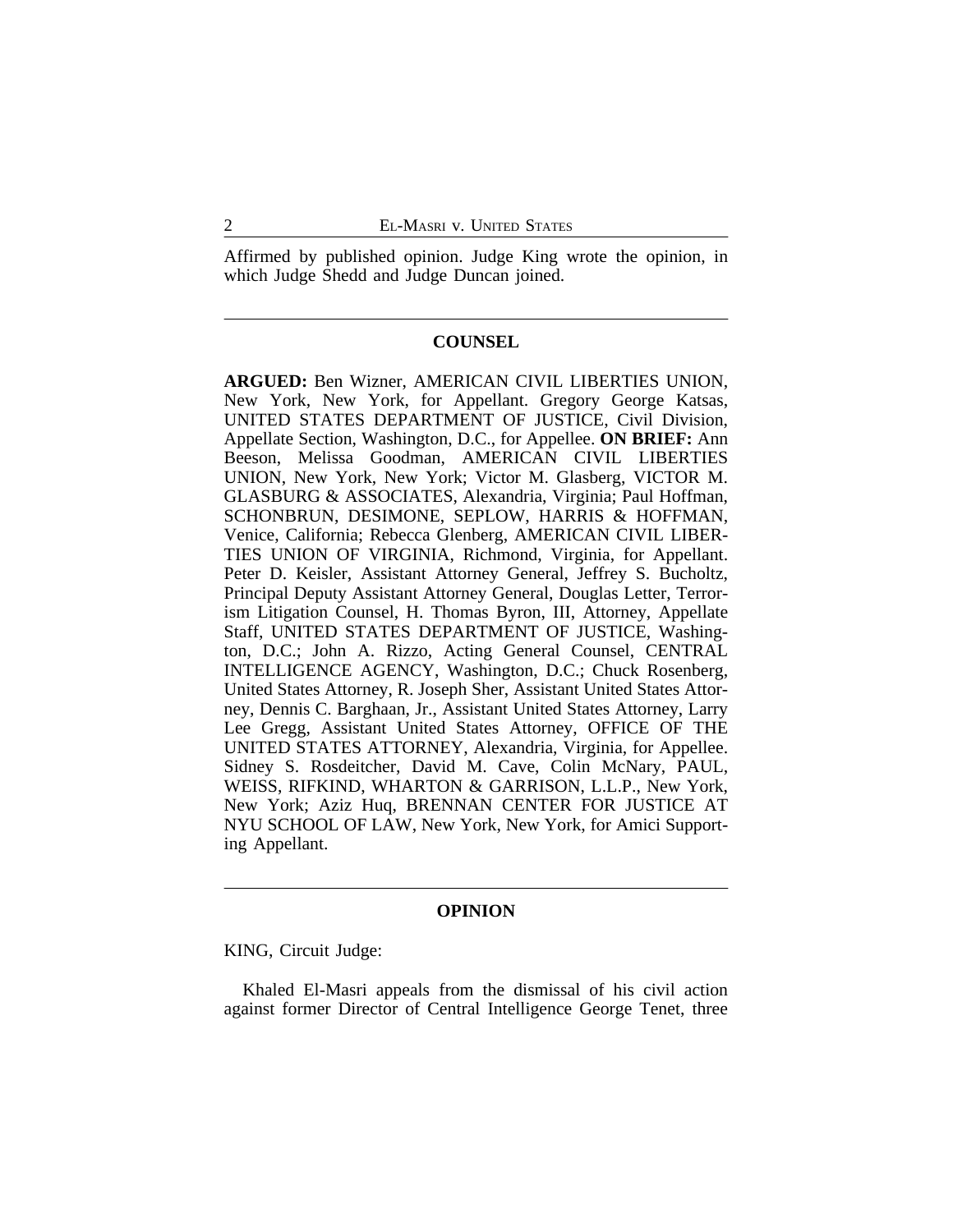corporate defendants, ten unnamed employees of the Central Intelligence Agency (the "CIA"), and ten unnamed employees of the defendant corporations.**<sup>1</sup>** In his Complaint in the Eastern District of Virginia, El-Masri alleged that the defendants were involved in a CIA operation in which he was detained and interrogated in violation of his rights under the Constitution and international law. The United States intervened as a defendant in the district court, asserting that El-Masri's civil action could not proceed because it posed an unreasonable risk that privileged state secrets would be disclosed. By its Order of May 12, 2006, the district court agreed with the position of the United States and dismissed El-Masri's Complaint. *See El-Masri v. Tenet*, 437 F. Supp. 2d 530, 541 (E.D. Va. 2006) (the "Order"). On appeal, El-Masri contends that the district court misapplied the state secrets doctrine and erred in dismissing his Complaint. As explained below, we affirm.

### I.

### A.

On December 6, 2005, El-Masri, a German citizen of Lebanese descent, filed his Complaint in this case, alleging, in substance, as follows: on December 31, 2003, while travelling in Macedonia, he was detained by Macedonian law enforcement officials; after twenty-three days in Macedonian custody, he was handed over to CIA operatives, who flew him to a CIA-operated detention facility near Kabul, Afghanistan; he was held in this CIA facility until May 28, 2004, when he was transported to Albania and released in a remote area; and Albanian officials then picked him up and took him to an airport in Tirana, Albania, from which he travelled to his home in Germany. The Complaint asserted that El-Masri had not only been held against his will, but had also been mistreated in a number of other ways dur-

**<sup>1</sup>**The corporate defendants named in El-Masri's Complaint are Premier Executive Transport Services, Inc., which the Complaint describes as doing business in Massachusetts; Keeler and Tate Management LLC, described as doing business in Nevada; and Aero Contractors Limited, described as doing business in North Carolina. *See* Complaint ¶¶ 9-11. The Complaint is found at J.A. 9-34. (Citations herein to "J.A. \_\_\_" refer to the contents of the Joint Appendix filed by the parties in this appeal.)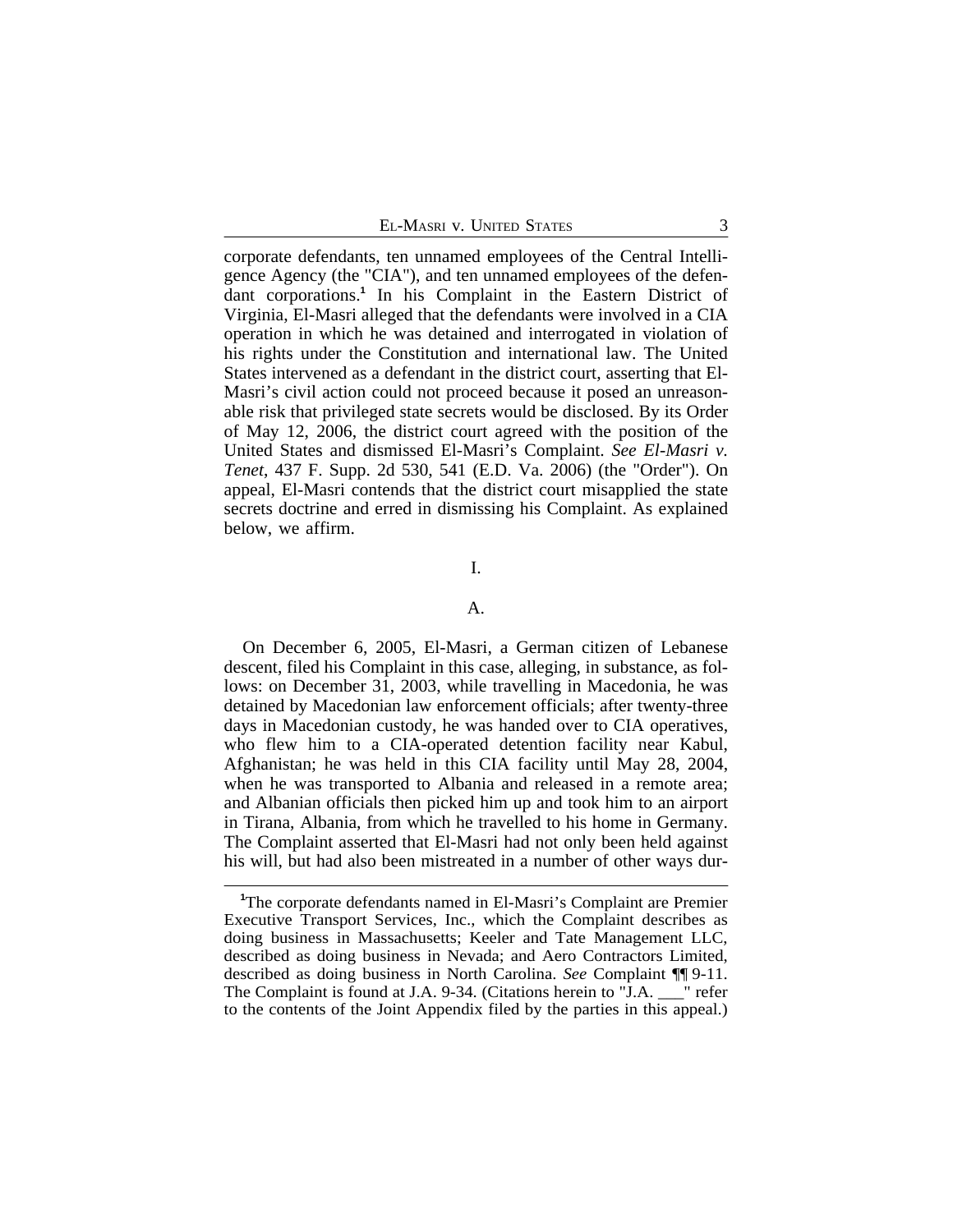ing his detention, including being beaten, drugged, bound, and blindfolded during transport; confined in a small, unsanitary cell; interrogated several times; and consistently prevented from communicating with anyone outside the detention facility, including his family or the German government. El-Masri alleged that his detention and interrogation were

carried out pursuant to an unlawful policy and practice devised and implemented by defendant Tenet known as "extraordinary rendition": the clandestine abduction and detention outside the United States of persons suspected of involvement in terrorist activities, and their subsequent interrogation using methods impermissible under U.S. and international laws.

#### Complaint ¶ 3.

According to the Complaint, the corporate defendants provided the CIA with an aircraft and crew to transport El-Masri to Afghanistan, pursuant to an agreement with Director Tenet, and they either knew or reasonably should have known that "Mr. El-Masri would be subjected to prolonged arbitrary detention, torture and cruel, inhuman, or degrading treatment in violation of federal and international laws during his transport to Afghanistan and while he was detained and interrogated there." Complaint ¶ 61. El-Masri also alleges that CIA officials "believed early on that they had the wrong person," and that Director Tenet was notified in April 2004 that "the CIA had detained the wrong person" in El-Masri. *Id.* ¶ 43.

The Complaint alleged three separate causes of action. The first claim was against Director Tenet and the unknown CIA employees, pursuant to *Bivens v. Six Unknown Named Agents of Federal Bureau of Narcotics*, 403 U.S. 388 (1971), for violations of El-Masri's Fifth Amendment right to due process. Specifically, El-Masri contends that Tenet and the defendant CIA employees contravened the Due Process Clause's prohibition against subjecting anyone held in United States custody to treatment that shocks the conscience or depriving a person of liberty in the absence of legal process. El-Masri's second cause of action was initiated pursuant to the Alien Tort Statute (the "ATS"), and alleged that each of the defendants had contravened the interna-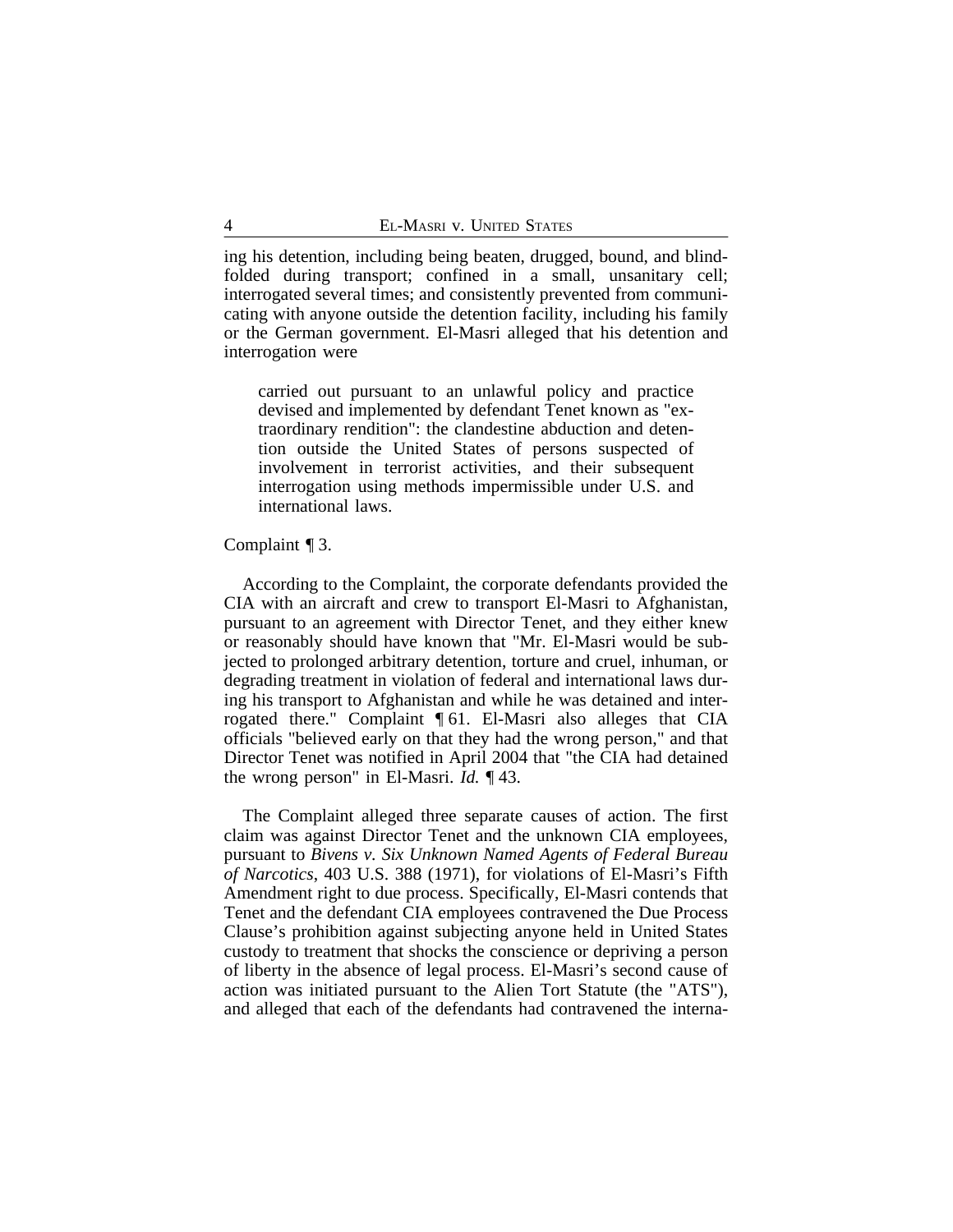tional legal norm against prolonged arbitrary detention. The third cause of action was also asserted under the ATS, and maintained that each defendant had violated international legal norms prohibiting cruel, inhuman, or degrading treatment.

On March 8, 2006, the United States filed a Statement of Interest in the underlying proceedings, pursuant to 28 U.S.C. § 517, and interposed a claim of the state secrets privilege.**<sup>2</sup>** The then Director of the CIA, Porter Goss, submitted two sworn declarations to the district court in support of the state secrets privilege claim. The first declaration was unclassified, and explained in general terms the reasons for the United States' assertion of privilege. The other declaration was classified; it detailed the information that the United States sought to protect, explained why further court proceedings would unreasonably risk that information's disclosure, and spelled out why such disclosure would be detrimental to the national security (the "Classified Declaration"). Along with its Statement of Interest, the United States filed a motion to stay the district court proceedings pending resolution of its privilege claim; the next day, March 9, 2006, the court granted the requested stay. On March 13, 2006, the United States formally moved to intervene as a defendant in the district court proceedings. Contemporaneous with seeking to intervene as a defendant, the United States moved to dismiss the Complaint, contending that its interposition of the state secrets privilege precluded the litigation of El-Masri's causes of action.

El-Masri responded that the state secrets doctrine did not necessitate dismissal of his Complaint, primarily because CIA rendition operations, including El-Masri's alleged rendition, had been widely discussed in public forums. In support of this contention, Steven Macpherson Watt, a human rights adviser to the American Civil Liberties Union, filed a sworn declaration in the district court, dated April 7, 2006, in which he asserted that United States officials — including Secretary of State Condoleezza Rice, White House Press Secretary Scott McClellan, and Directors Tenet and Goss — had publicly

**<sup>2</sup>**Pursuant to 28 U.S.C. § 517, "any officer of the Department of Justice, may be sent by the Attorney General to any State or district in the United States to attend to the interests of the United States in a suit pending in a court of the United States."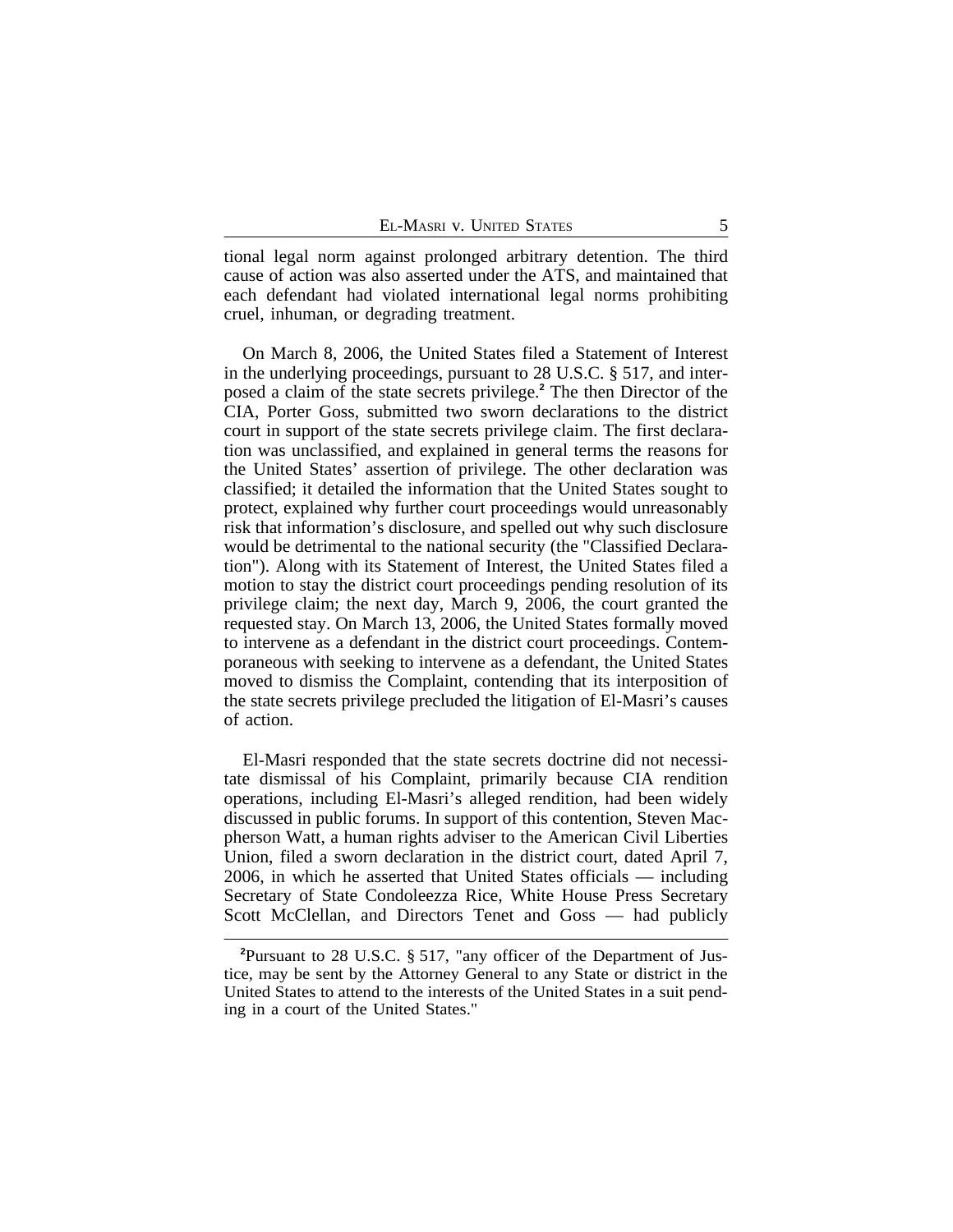acknowledged that the United States had conducted renditions.**<sup>3</sup>** Watt also observed that international human rights organizations had issued statements on various United States rendition operations, including El-Masri's alleged rendition, and that at least one such release had described the use of privately owned aircraft in the renditions of El-Masri and others. Additionally, according to Watt, the European Parliament and the Council of Europe had commenced investigations into possible European cooperation in United States renditions, and similar inquiries were pending in eighteen European countries.

Watt further asserted that "[m]edia reports on the rendition program generally, and Mr. El-Masri's rendition specifically, are too numerous to assemble." Watt Declaration ¶ 26. According to Watt, these media reports revealed the existence of secret CIA detention facilities where some rendition subjects were held, as well as the United States' "modus operandi" for conducting renditions: "masked men in an unmarked jet seize their target, cut off his clothes, put him in a blindfold and jumpsuit, tranquilize him and fly him away." *Id.* ¶ 26(vi). And, Watt represented, the news media had documented some of the details of El-Masri's alleged rendition, including the underlying "decision-making process" and the roles of the German and Macedonian governments. *Id.* ¶ 26(viii).

On May 12, 2006, after receiving the parties' memoranda and declarations, and after oral argument of the matter, the district court concluded that the claim of the state secrets privilege was valid, and that, "given the application of the privilege to this case, the United States' motion to dismiss must be . . . granted." *See* Order, 437 F. Supp. 2d at 541. El-Masri has appealed from the Order and corresponding judgment of dismissal, and we possess jurisdiction pursuant to 28 U.S.C. § 1291.

B.

We review de novo a district court's "legal determinations involving state secrets," including its decision to grant dismissal of a complaint on state secrets grounds. *Sterling v. Tenet*, 416 F.3d 338, 342 (4th Cir. 2005).

**<sup>3</sup>**The Watt Declaration is found in the Joint Appendix at J.A. 191-210.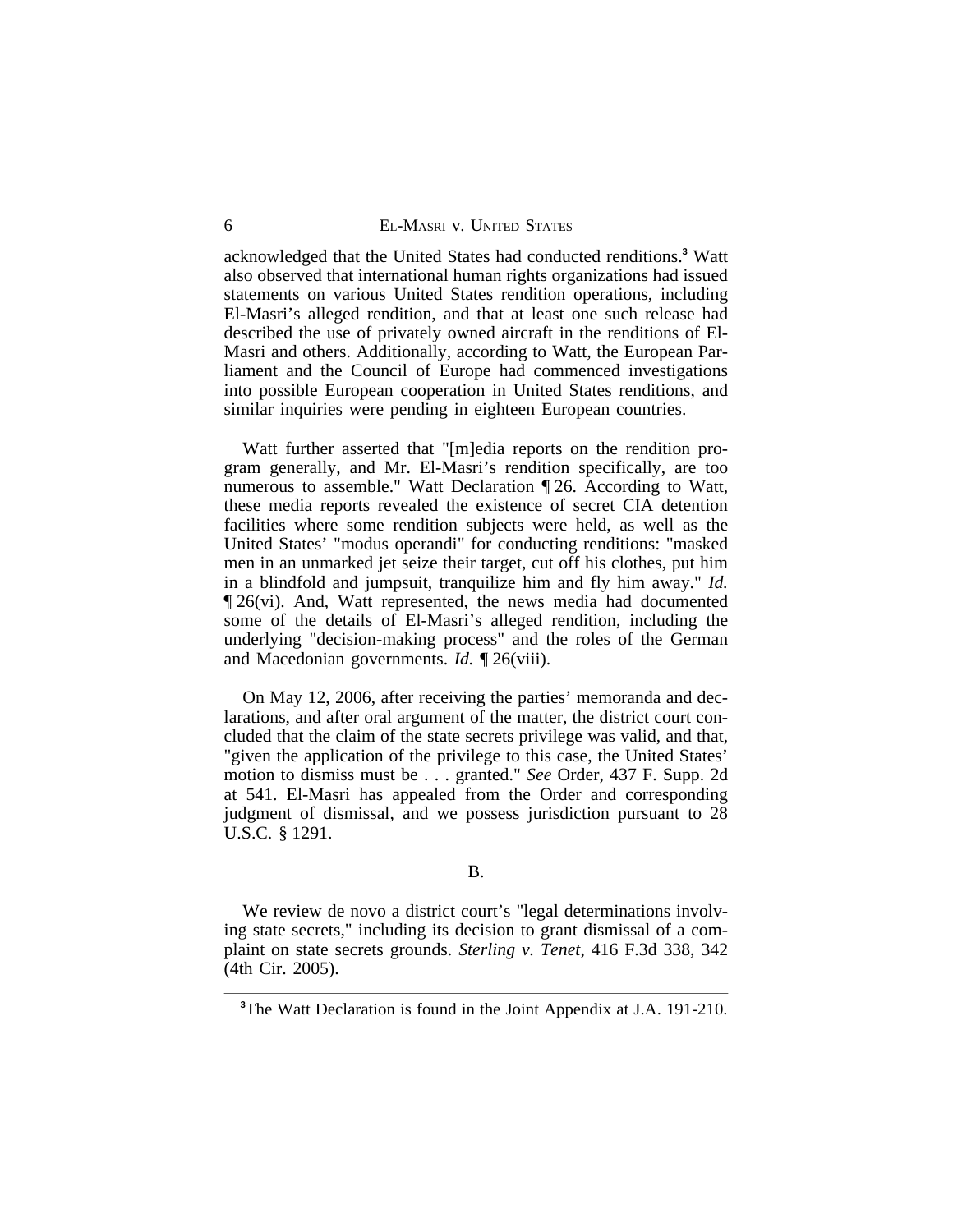# C.

In the period after the district court's dismissal of El-Masri's Complaint, his alleged rendition — and the rendition operations of the United States generally — have remained subjects of public discussion. In El-Masri's view, two additions to the body of public information on these topics are especially significant in this appeal. First, on June 7, 2006, the Council of Europe released a draft report on alleged United States renditions and detentions involving the Council's member countries. This report concluded that El-Masri's account of his rendition and confinement was substantially accurate. Second, on September 6, 2006, in a White House address, President Bush publicly disclosed the existence of a CIA program in which suspected terrorists are detained and interrogated at locations outside the United States. The President declined, however, to reveal any of this CIA program's operational details, including the locations or other circumstances of its detainees' confinement.

### II.

El-Masri maintains on appeal that the district court misapplied the state secrets doctrine in dismissing his Complaint without requiring any responsive pleadings from the defendants or permitting any discovery to be conducted. Importantly, El-Masri does not contend that the state secrets privilege has no role in these proceedings. To the contrary, he acknowledges that at least some information important to his claims is likely to be privileged, and thus beyond his reach. But he challenges the court's determination that state secrets are so central to this matter that any attempt at further litigation would threaten their disclosure. As explained below, we conclude that the district court correctly assessed the centrality of state secrets in this dispute. We therefore affirm its Order and the dismissal of El-Masri's Complaint.

### A.

### 1.

Under the state secrets doctrine, the United States may prevent the disclosure of information in a judicial proceeding if "there is a reason-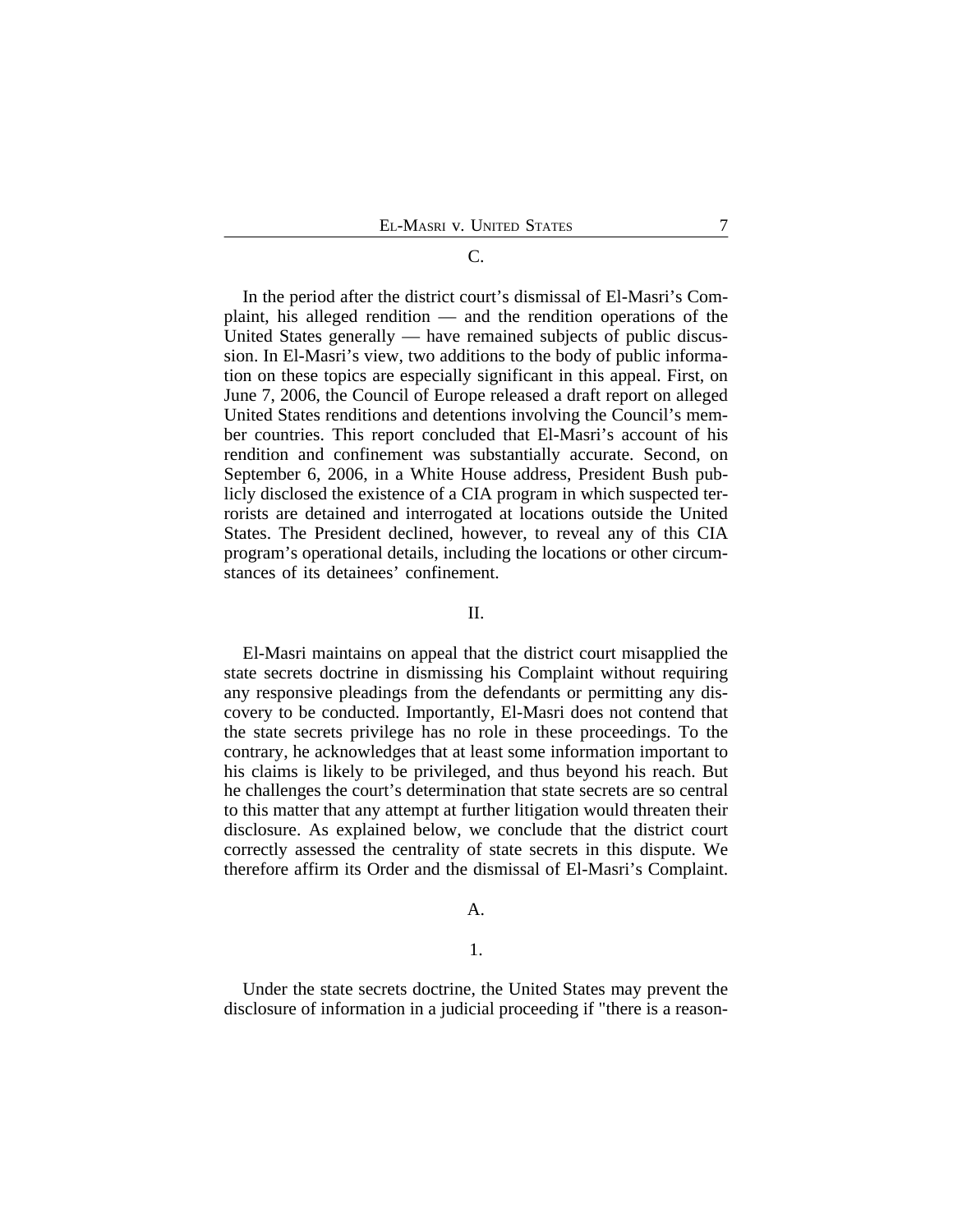able danger" that such disclosure "will expose military matters which, in the interest of national security, should not be divulged." *United States v. Reynolds*, 345 U.S. 1, 10 (1953). *Reynolds*, the Supreme Court's leading decision on the state secrets privilege, established the doctrine in its modern form. There, an Air Force B-29 bomber had crashed during testing of secret electronic equipment, killing three civilian observers who were on board. Their widows sued the United States under the Federal Tort Claims Act, and they sought discovery of certain Air Force documents relating to the crash. The Air Force refused to disclose the documents and filed a formal "Claim of Privilege," contending that the plane had been on "a highly secret mission of the Air Force," and that disclosure of the requested materials would "seriously hamper[ ] national security, flying safety and the development of highly technical and secret military equipment." *Id.* at 4-5.

The Court sustained the Air Force's refusal to disclose the documents sought by the plaintiffs, concluding that the officials involved had properly invoked the "privilege against revealing military secrets." 345 U.S. at 6-7. This state secrets privilege, the Court observed, was "well established in the law of evidence." *Id.* The Court relied in part on Greenleaf's classic evidence treatise, which traced the recognition of a privilege for state secrets to the 1807 treason trial of Aaron Burr. *See* I Simon Greenleaf & John Henry Wigmore, *A Treatise on the Law of Evidence* § 251 n.5 (16th ed. 1899); *United States v. Burr*, 25 F. Cas. 30, 37 (Marshall, Circuit Justice, C.C.D. Va. 1807) (No. 14,692D) (observing that, in appropriate circumstances, government may refuse to disclose confidential state matters in judicial proceedings). The *Reynolds* Court also reviewed a long line of decisions, both American and English, that had recognized and refined a privilege for state secrets. These included *Totten v. United States*, where, in 1875, the Supreme Court affirmed the dismissal of an action for breach of a secret espionage contract, concluding that "public policy forbids the maintenance of any suit in a court of justice, the trial of which would inevitably lead to the disclosure of matters which the law itself regards as confidential, and respecting which it will not allow the confidence to be violated." 92 U.S. 105, 107 (1875).

Although the state secrets privilege was developed at common law, it performs a function of constitutional significance, because it allows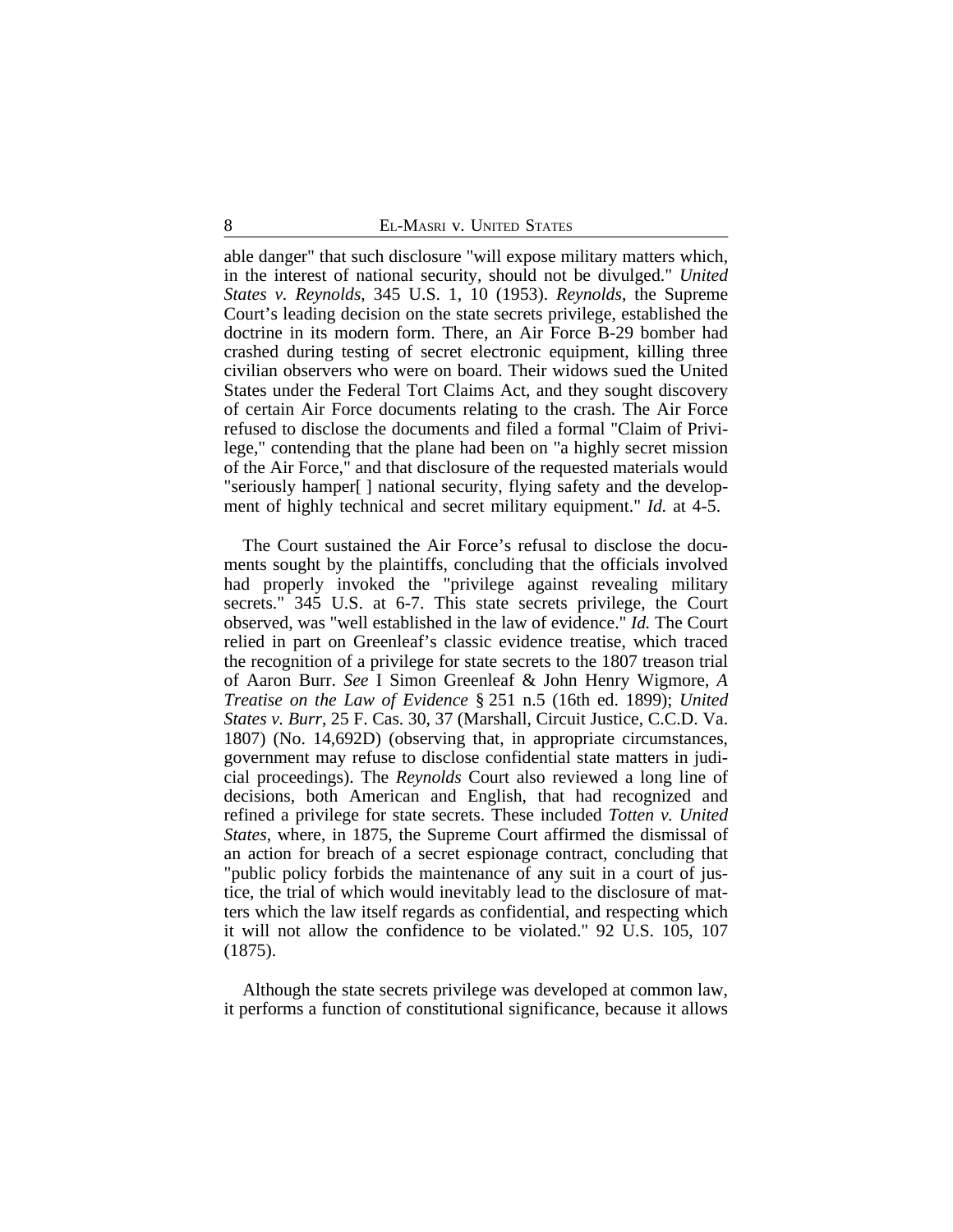the executive branch to protect information whose secrecy is necessary to its military and foreign-affairs responsibilities. *Reynolds* itself suggested that the state secrets doctrine allowed the Court to avoid the constitutional conflict that might have arisen had the judiciary demanded that the Executive disclose highly sensitive military secrets. *See* 345 U.S. at 6. In *United States v. Nixon*, the Court further articulated the doctrine's constitutional dimension, observing that the state secrets privilege provides exceptionally strong protection because it concerns "areas of Art. II duties [in which] the courts have traditionally shown the utmost deference to Presidential responsibilities." 418 U.S. 683, 710 (1974). The *Nixon* Court went on to recognize that, to the extent an executive claim of privilege "relates to the effective discharge of a President's powers, it is constitutionally based." *Id.* at 711. Significantly, the Executive's constitutional authority is at its broadest in the realm of military and foreign affairs. The Court accordingly has indicated that the judiciary's role as a check on presidential action in foreign affairs is limited. *See, e.g.*, *Jama v. Immigration & Customs Enforcement*, 543 U.S. 335, 348 (2005) (recognizing judiciary's "customary policy of deference to the President in matters of foreign affairs"); *Chi. & S. Air Lines, Inc. v. Waterman S.S. Corp.*, 333 U.S. 103, 111 (1948) (prescribing limited judicial role in foreign policy matters, especially those involving "information properly held secret"). Moreover, both the Supreme Court and this Court have recognized that the Executive's constitutional mandate encompasses the authority to protect national security information. *See Dep't of the Navy v. Egan*, 484 U.S. 518, 527 (1988) (observing that "authority to protect [national security] information falls on the President as head of the Executive Branch and as Commander in Chief"); *United States v. Marchetti*, 466 F.2d 1309, 1315 (4th Cir. 1972) ("Gathering intelligence information and the other activities of the [CIA], including clandestine affairs against other nations, are all within the President's constitutional responsibility for the security of the Nation as the Chief Executive and as Commander in Chief of our Armed forces."). The state secrets privilege that the United States has interposed in this civil proceeding thus has a firm foundation in the Constitution, in addition to its basis in the common law of evidence.

2.

A court faced with a state secrets privilege question is obliged to resolve the matter by use of a three-part analysis. At the outset, the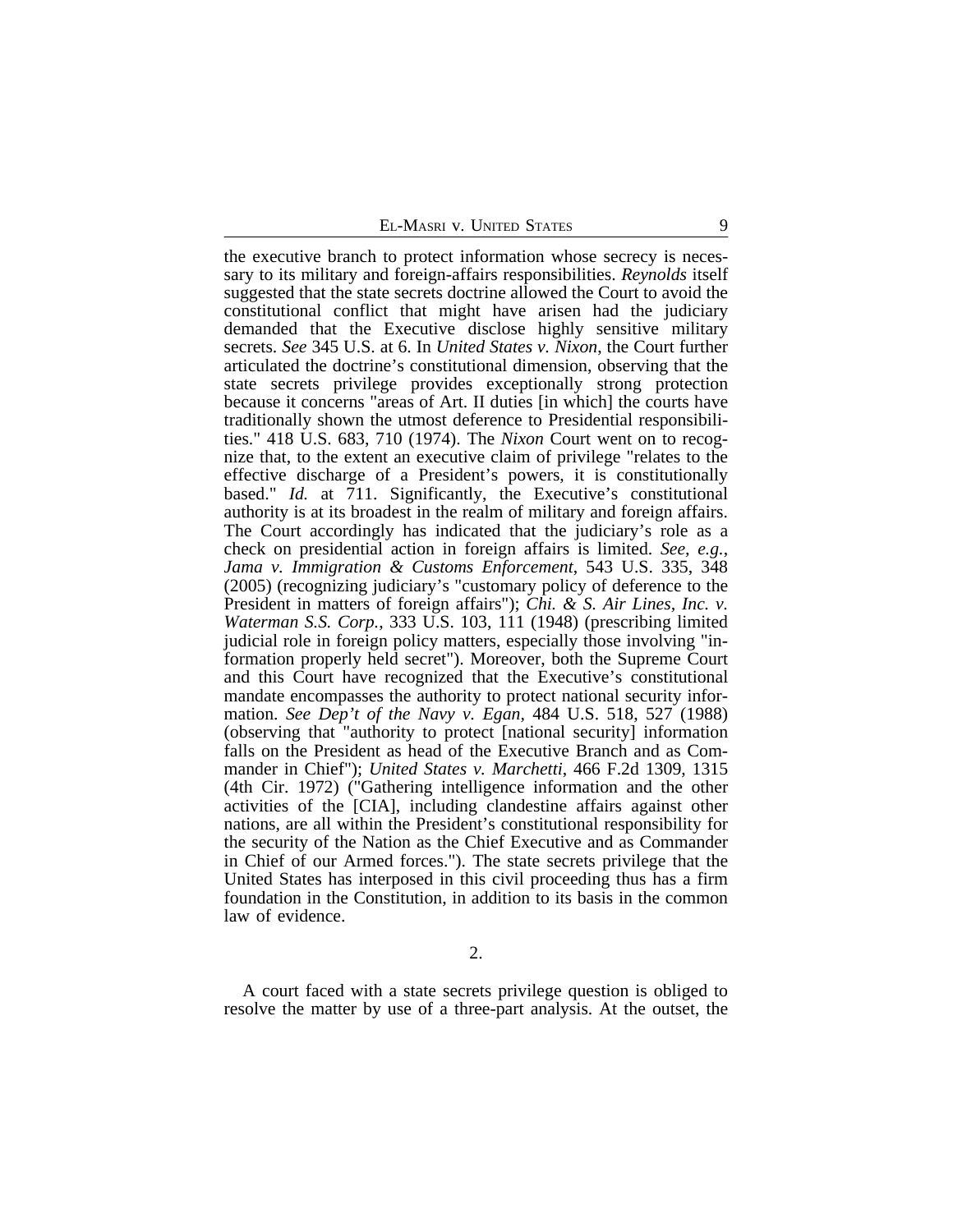court must ascertain that the procedural requirements for invoking the state secrets privilege have been satisfied. Second, the court must decide whether the information sought to be protected qualifies as privileged under the state secrets doctrine. Finally, if the subject information is determined to be privileged, the ultimate question to be resolved is how the matter should proceed in light of the successful privilege claim.

a.

The procedural requirements for invoking the state secrets privilege are set forth in *Reynolds*, which derived them largely from prior decisions on the subject. First, the state secrets privilege must be asserted by the United States. *See* 345 U.S. at 7. It "belongs to the Government and . . . can neither be claimed nor waived by a private party." *Id.* Second, "[t]here must be a formal claim of privilege, lodged by the head of the department which has control over the matter." *Id.* at 7-8. Third, the department head's formal privilege claim may be made only "after actual personal consideration by that officer." *Id.* at 8. *Reynolds* emphasized that the state secrets privilege "is not to be lightly invoked," and the foregoing constraints on its assertion give practical effect to that principle. *Id.* at 7.

b.

After a court has confirmed that the *Reynolds* procedural prerequisites are satisfied, it must determine whether the information that the United States seeks to shield is a state secret, and thus privileged from disclosure. This inquiry is a difficult one, for it pits the judiciary's search for truth against the Executive's duty to maintain the nation's security. The *Reynolds* Court recognized this tension, observing that "[j]udicial control over the evidence in a case cannot be abdicated to the caprice of executive officers" — no matter how great the interest in national security — but that the President's ability to preserve state secrets likewise cannot be placed entirely at the mercy of the courts. 345 U.S. at 9-10. Moreover, a court evaluating a claim of privilege must "do so without forcing a disclosure of the very thing the privilege is designed to protect."

The *Reynolds* Court balanced those concerns by leaving the judiciary firmly in control of deciding whether an executive assertion of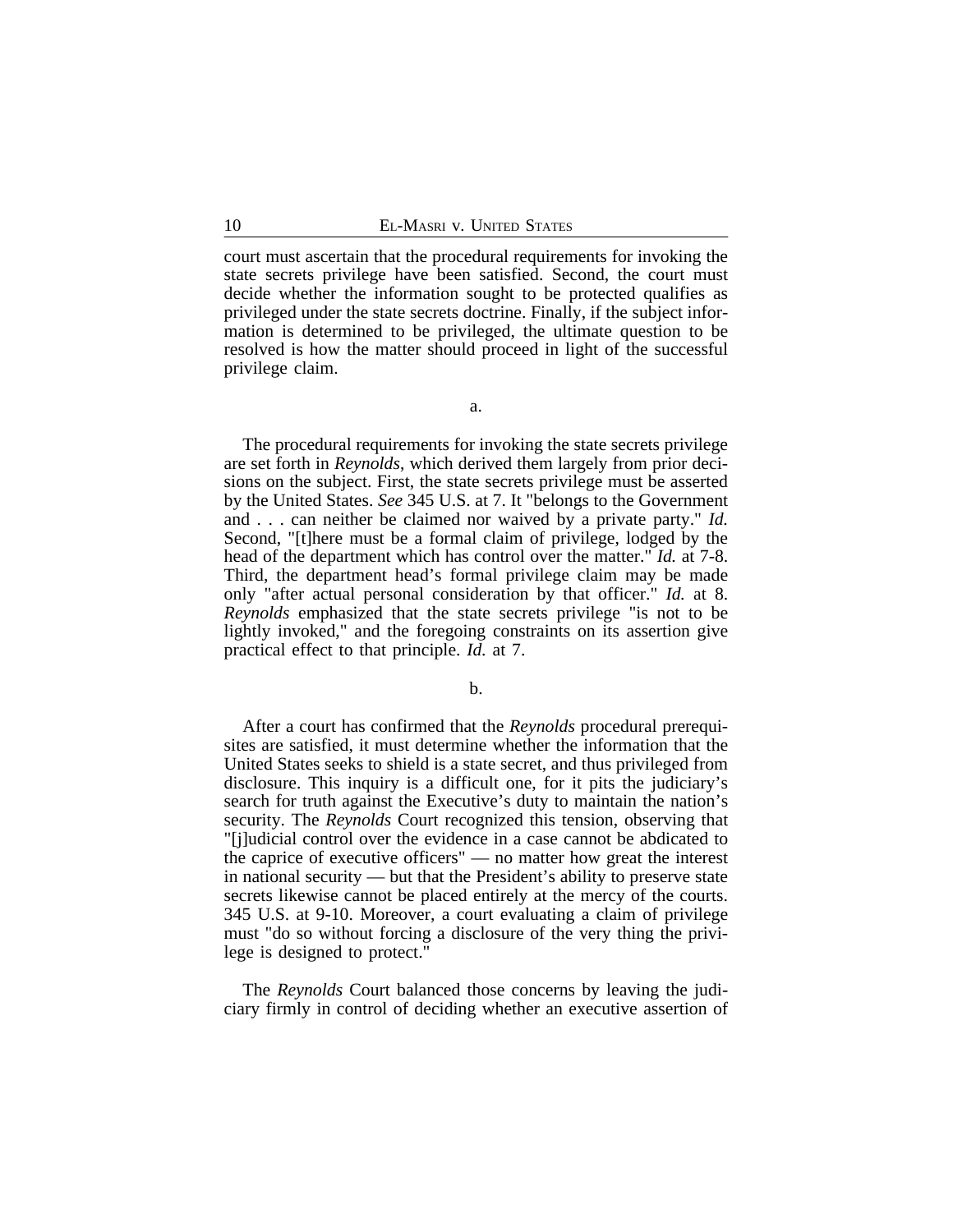the state secrets privilege is valid, but subject to a standard mandating restraint in the exercise of its authority. A court is obliged to honor the Executive's assertion of the privilege if it is satisfied, "from all the circumstances of the case, that there is a reasonable danger that compulsion of the evidence will expose military matters which, in the interest of national security, should not be divulged." *Reynolds*, 345 U.S. at 10. In assessing the risk that such a disclosure might pose to national security, a court is obliged to accord the "utmost deference" to the responsibilities of the executive branch. *Nixon*, 418 U.S. at 710. Such deference is appropriate not only for constitutional reasons, but also practical ones: the Executive and the intelligence agencies under his control occupy a position superior to that of the courts in evaluating the consequences of a release of sensitive information. In the related context of confidentiality classification decisions, we have observed that "[t]he courts, of course, are ill-equipped to become sufficiently steeped in foreign intelligence matters to serve effectively in the review of secrecy classifications in that area." *United States v. Marchetti*, 466 F.2d 1309, 1318 (4th Cir. 1972). The executive branch's expertise in predicting the potential consequences of intelligence disclosures is particularly important given the sophisticated nature of modern intelligence analysis, in which "[t]he significance of one item of information may frequently depend upon knowledge of many other items of information," and "[w]hat may seem trivial to the uninformed, may appear of great moment to one who has a broad view of the scene and may put the questioned item of information in its proper context." *Id.* In the same vein, in those situations where the state secrets privilege has been invoked because disclosure risks impairing our foreign relations, the President's assessment of the diplomatic situation is entitled to great weight.

The Executive bears the burden of satisfying a reviewing court that the *Reynolds* reasonable-danger standard is met. A court considering the Executive's assertion of the state secrets privilege, however, must take care not to "forc[e] a disclosure of the very thing the privilege is designed to protect" by demanding more information than is necessary. *Reynolds*, 345 U.S. at 8. Frequently, the explanation of the department head who has lodged the formal privilege claim, provided in an affidavit or personal declaration, is sufficient to carry the Executive's burden. *See, e.g.*, *Sterling v. Tenet*, 416 F.3d 338, 345 (4th Cir. 2005) (relying on declarations of CIA Director); *Reynolds*, 345 U.S.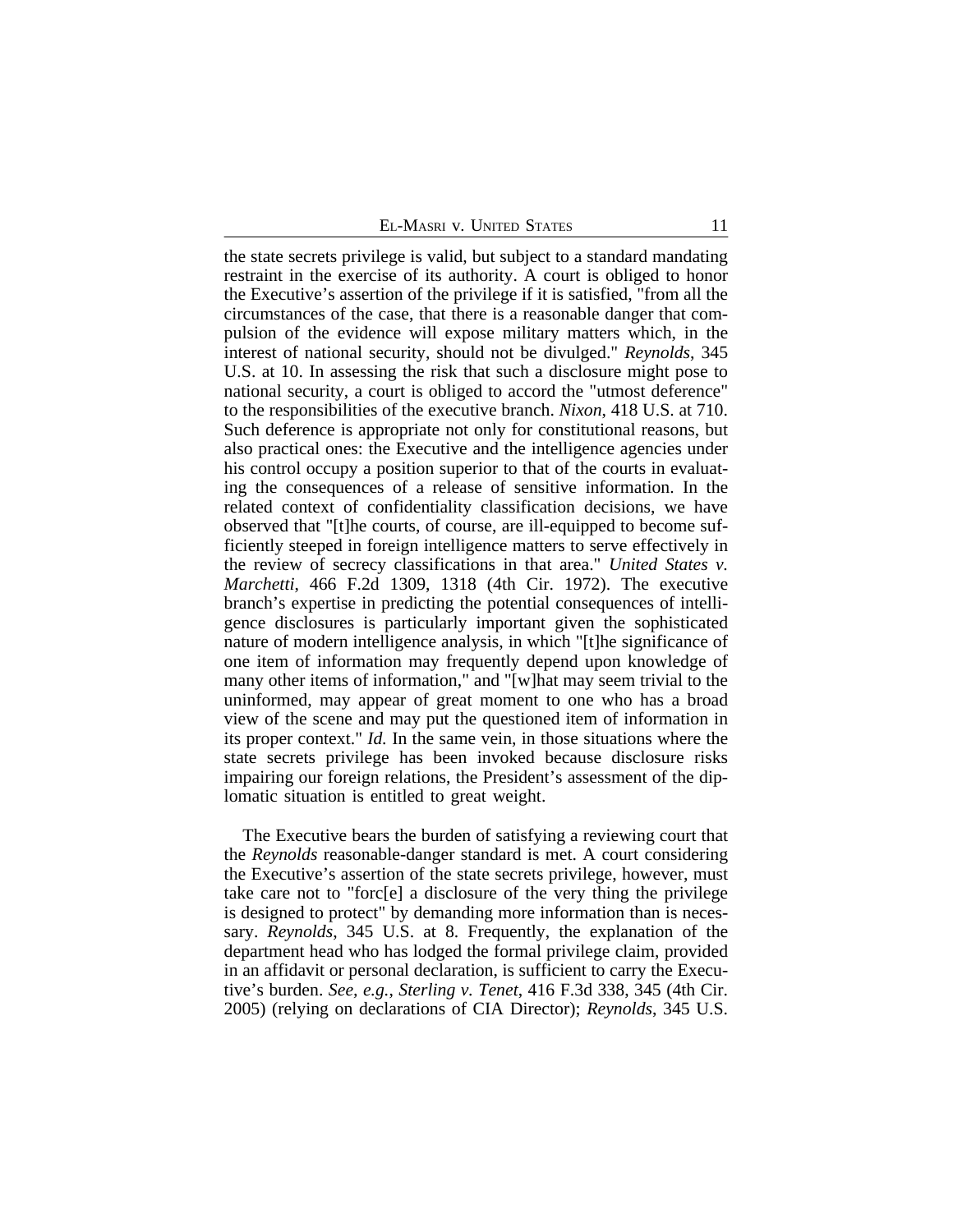at 5 (relying on Claim of Privilege by Secretary of Air Force and affidavit of Air Force Judge Advocate General). In some situations, a court may conduct an in camera examination of the actual information sought to be protected, in order to ascertain that the criteria set forth in *Reynolds* are fulfilled. *See Sterling*, 416 F.3d at 345. The degree to which such a reviewing court should probe depends in part on the importance of the assertedly privileged information to the position of the party seeking it. *See Reynolds*, 345 U.S. at 11. "Where there is a strong showing of necessity, the claim of privilege should not be lightly accepted . . . ." *Id.* On the other hand, "even the most compelling necessity cannot overcome the claim of privilege if the court is ultimately satisfied that military secrets are at stake." *Id.* Indeed, in certain circumstances a court may conclude that an explanation by the Executive of why a question cannot be answered would itself create aa unacceptable danger of injurious disclosure. *See id.* at 9. In such a situation, a court is obliged to accept the executive branch's claim of privilege without further demand. *See id.*

After information has been determined to be privileged under the state secrets doctrine, it is absolutely protected from disclosure even for the purpose of in camera examination by the court. On this point, *Reynolds* could not be more specific: "When . . . the occasion for the privilege is appropriate, . . . the court should not jeopardize the security which the privilege is meant to protect by insisting upon an examination of the evidence, even by the judge alone, in chambers." 345 U.S. at 10. Moreover, no attempt is made to balance the need for secrecy of the privileged information against a party's need for the information's disclosure; a court's determination that a piece of evidence is a privileged state secret removes it from the proceedings entirely. *See id.* at 11.

c.

The effect of a successful interposition of the state secrets privilege by the United States will vary from case to case. If a proceeding involving state secrets can be fairly litigated without resort to the privileged information, it may continue. But if "'the circumstances make clear that sensitive military secrets will be so central to the subject matter of the litigation that any attempt to proceed will threaten disclosure of the privileged matters,' dismissal is the proper remedy."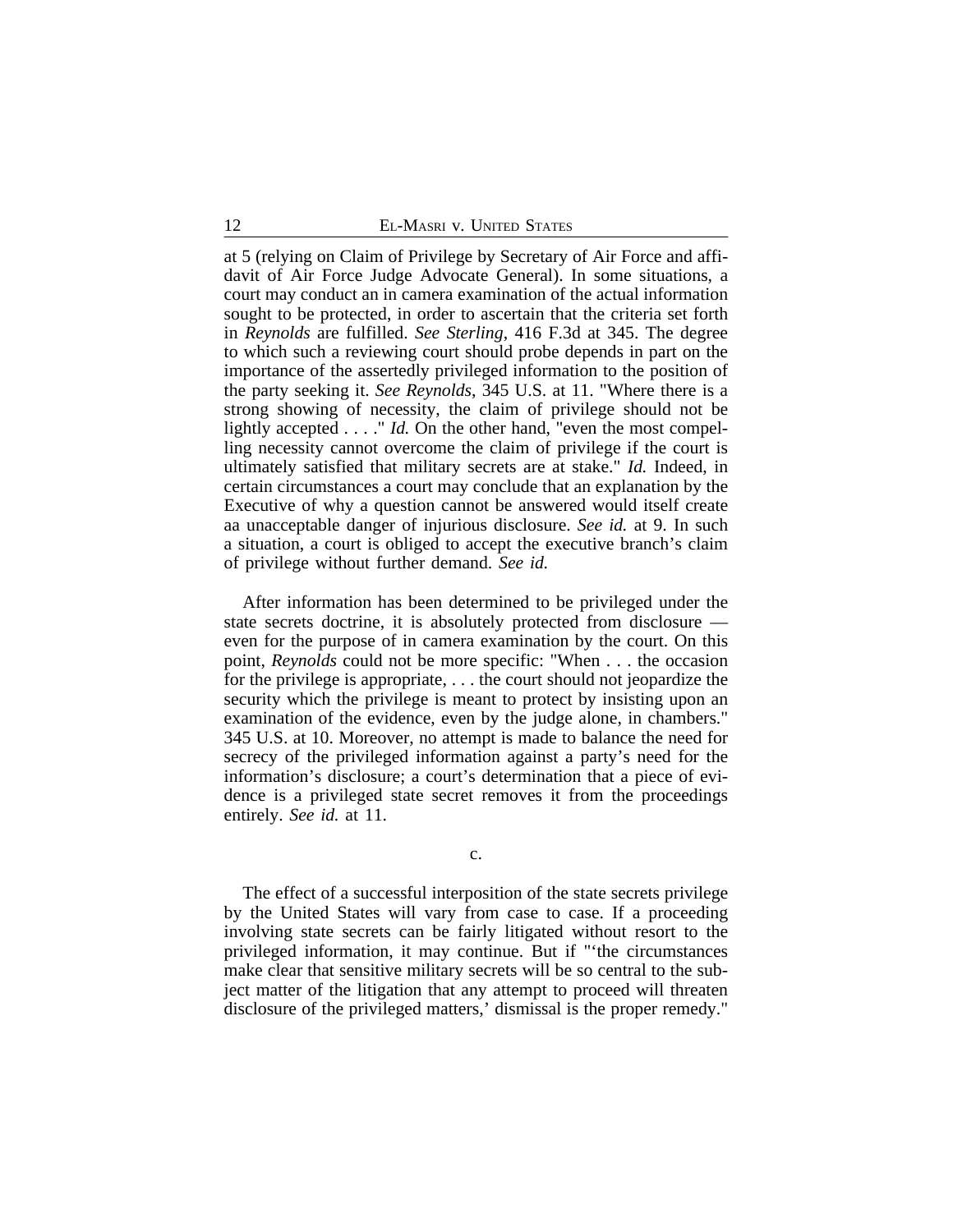*Sterling*, 416 F.3d at 348 (quoting *DTM Research, LLC v. AT & T Corp.*, 245 F.3d 327, 334 (4th Cir. 2001)). The Supreme Court has recognized that some matters are so pervaded by state secrets as to be incapable of judicial resolution once the privilege has been invoked. *See Totten*, 92 U.S. at 107; *Reynolds*, 345 U.S. at 11 n.26. Although *Totten* has come to primarily represent a somewhat narrower principle — a categorical bar on actions to enforce secret contracts for espionage — it rested, as we have already observed, on the proposition that a cause cannot be maintained if its trial would inevitably lead to the disclosure of privileged information. *See* 92 U.S. at 107. And in *Reynolds*, while concluding that dismissal was unnecessary because the privileged information was peripheral to the plaintiffs' action, the Court made clear that where state secrets form the very subject matter of a court proceeding, as in *Totten*, dismissal at the pleading stage — "without ever reaching the question of evidence" — is appropriate. *See* 345 U.S. at 11 n.26. In a recent decision unanimously reaffirming *Totten*'s validity, the Supreme Court approvingly quoted *Reynolds*'s discussion of *Totten* as a matter in which dismissal on the pleadings was appropriate because the very subject matter of the action was a state secret. *See Tenet v. Doe*, 544 U.S. 1, 9 (2005).

Our own decisions applying the state secrets privilege have also recognized that, in certain proceedings, the unavailability of privileged state secrets as evidence will necessarily lead to dismissal. In *Farnsworth Cannon, Inc. v. Grimes*, an action alleging tortious interference with a classified contract to perform services for the Navy, our en banc Court affirmed the district court's dismissal on state secrets grounds. *See* 635 F.2d 268 (4th Cir. 1980). We reasoned that privileged secrets were so central to the dispute that "[i]n an attempt to make out a prima facie case during an actual trial, the plaintiff and its lawyers would have every incentive to probe as close to the core secrets as the trial judge would permit." *Id.* at 281. "Such probing in open court," we concluded, "would inevitably be revealing," and dismissal was therefore warranted. *Id.*

In *Fitzgerald v. Penthouse International, Ltd.*, in 1985, we affirmed the district court's dismissal, under the state secrets doctrine, of an action alleging that a magazine article on the Navy's classified marine mammal program had libelously accused the plaintiff of espionage. *See* 776 F.2d 1236, 1237-38 (4th Cir. 1985). There, the Secretary of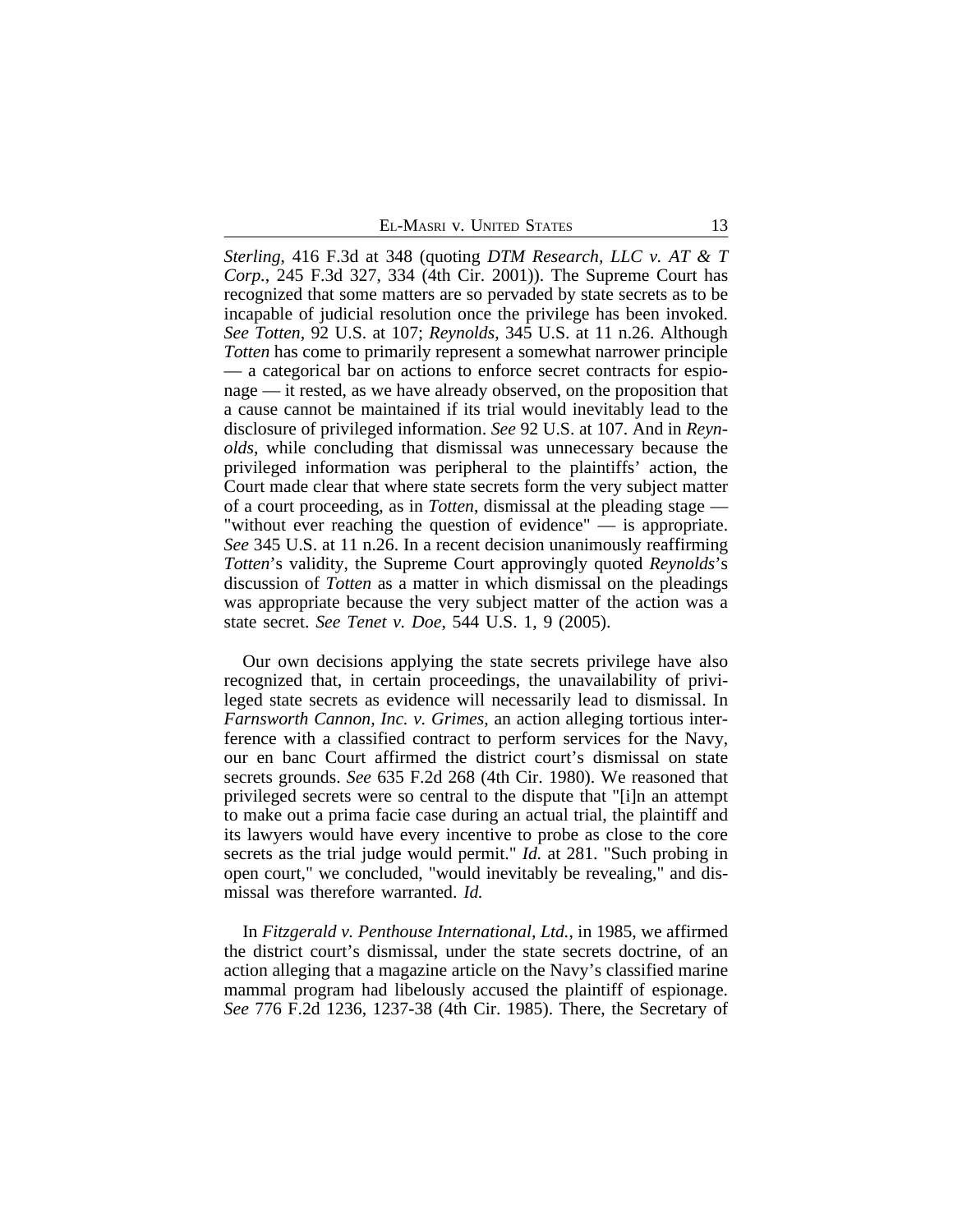the Navy had filed a public declaration asserting that the plaintiff's plan to call witnesses with knowledge of the Navy's classified program risked the disclosure of military secrets, since those witnesses could be questioned about the secret information to which they were privy. *See id.* at 1242. In addition, the Secretary filed a separate, classified declaration that elaborated on his reasons for asserting the state secrets privilege in the case. *See id.* at 1243 n.9. From all the circumstances, we concluded that "there was simply no way this particular case could be tried without compromising sensitive military secrets," and ruled that the district court had not erred in dismissing it. *Id.* at 1243.

More recently, in our 2005 *Sterling* decision, we affirmed the dismissal of a Title VII action initiated by an African-American CIA officer alleging unlawful discriminatory practices by CIA management. *See* 416 F.3d at 341. We concluded that state secrets were so central to that proceeding that it could not be litigated given the Executive's invocation of the privilege. *Id.* at 346-48. The evidence in the dispute would have consisted primarily of documents and testimony regarding the assignments and performance evaluations of CIA operatives, and many of the necessary witnesses were individuals whose very identities were state secrets. *Id.* at 347-48. Indeed, as Judge Wilkinson explained, "the whole object of the suit and of the discovery [was] to establish a fact that is a state secret — namely, the methods and operations of the Central Intelligence Agency." *Id.* at 348 (internal quotation marks and citation omitted). In those circumstances, dismissal was deemed appropriate.

Our sister circuits have likewise recognized that the unavailability of privileged information may, in some instances, necessarily lead to dismissal. *See Kasza v. Browner*, 133 F.3d 1159, 1170 (9th Cir. 1998) (affirming dismissal, on state secrets grounds, of action alleging that Air Force had unlawfully handled hazardous waste in classified operating area); *Black v. United States*, 62 F.3d 1115, 1118-19 (8th Cir. 1995) (affirming dismissal, on state secrets grounds, of action alleging that executive branch officials had engaged in "campaign of harassment and psychological attacks" against plaintiff); *Bareford v. Gen. Dynamics Corp.*, 973 F.2d 1138, 1140 (5th Cir. 1992) (affirming dismissal, on state secrets grounds, of action alleging manufacturing and design defects in military weapons system); *Halkin v. Helms*, 690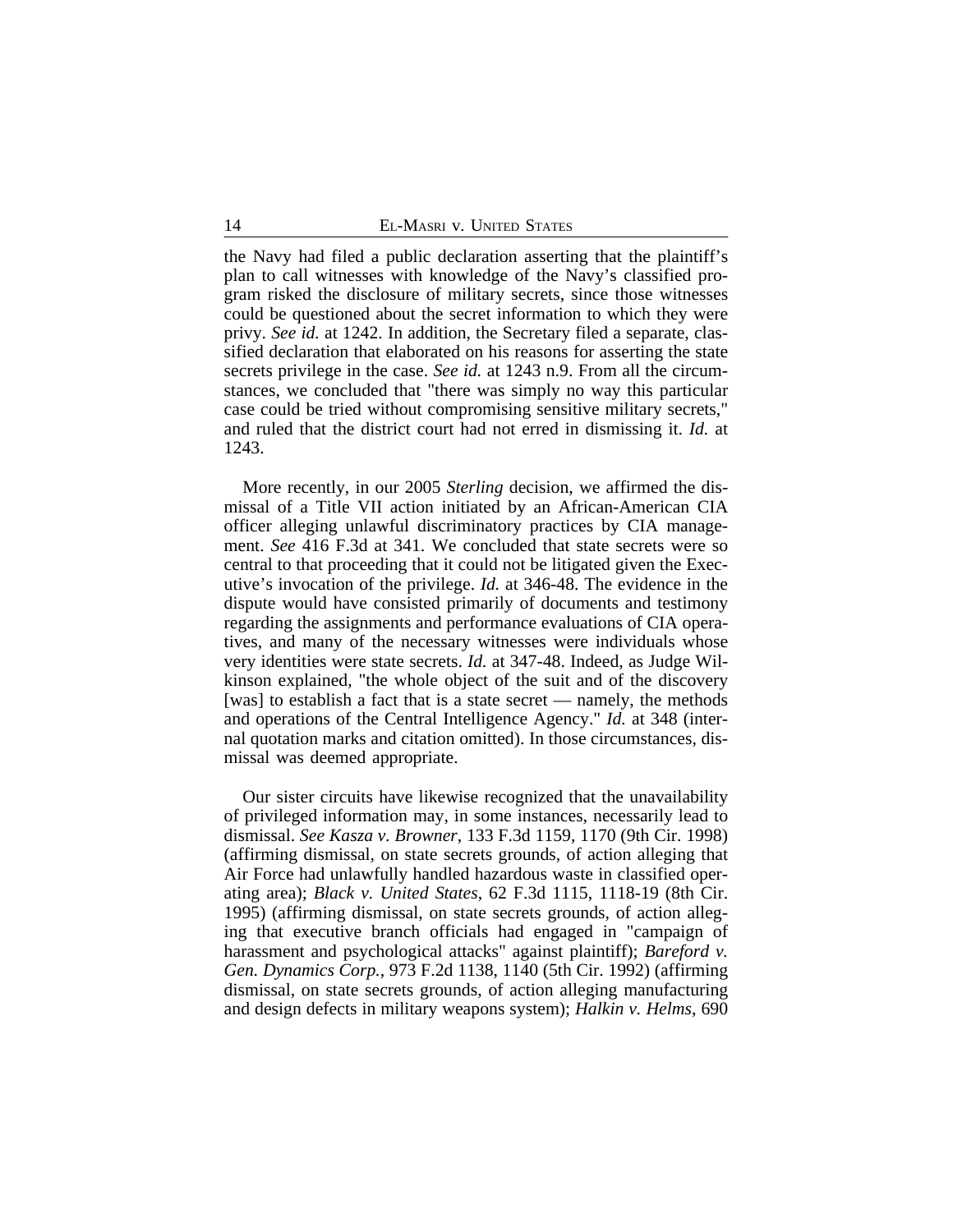F.2d 977, 981 (D.C. Cir. 1982) (affirming dismissal, on state secrets grounds, of action alleging unlawful CIA surveillance); *cf. Tenenbaum v. Simonini*, 372 F.3d 776, 777-78 (6th Cir. 2004) (affirming summary judgment because no defense was available without resort to privileged state secrets).

3.

To summarize, our analysis of the Executive's interposition of the state secrets privilege is governed primarily by two standards. First, evidence is privileged pursuant to the state secrets doctrine if, under all the circumstances of the case, there is a reasonable danger that its disclosure will expose military (or diplomatic or intelligence) matters which, in the interest of national security, should not be divulged. *See Reynolds*, 345 U.S. at 10. Second, a proceeding in which the state secrets privilege is successfully interposed must be dismissed if the circumstances make clear that privileged information will be so central to the litigation that any attempt to proceed will threaten that information's disclosure. *See Sterling*, 416 F.3d at 348; *see also Reynolds*, 345 U.S. at 11 n.26; *Totten*, 92 U.S. at 107. With these controlling principles in mind, and being cognizant of the delicate balance to be struck in applying the state secrets doctrine, we proceed to our analysis of El-Masri's contentions.

B.

### 1.

The question before us is whether the facts of this proceeding satisfy the governing standard for dismissal of an action on state secrets grounds, as the district court ruled.**<sup>4</sup>** El-Masri essentially accepts the legal framework described above. He acknowledges that the state secrets doctrine protects sensitive military intelligence information from disclosure in court proceedings, and that dismissal at the pleading stage is appropriate if state secrets are so central to a proceeding that it cannot be litigated without threatening their disclosure. El-Masri contends, however, that the facts that are central to his claim

**<sup>4</sup>**El-Masri does not dispute that the procedural requirements for asserting the state secrets privilege have been satisfied here.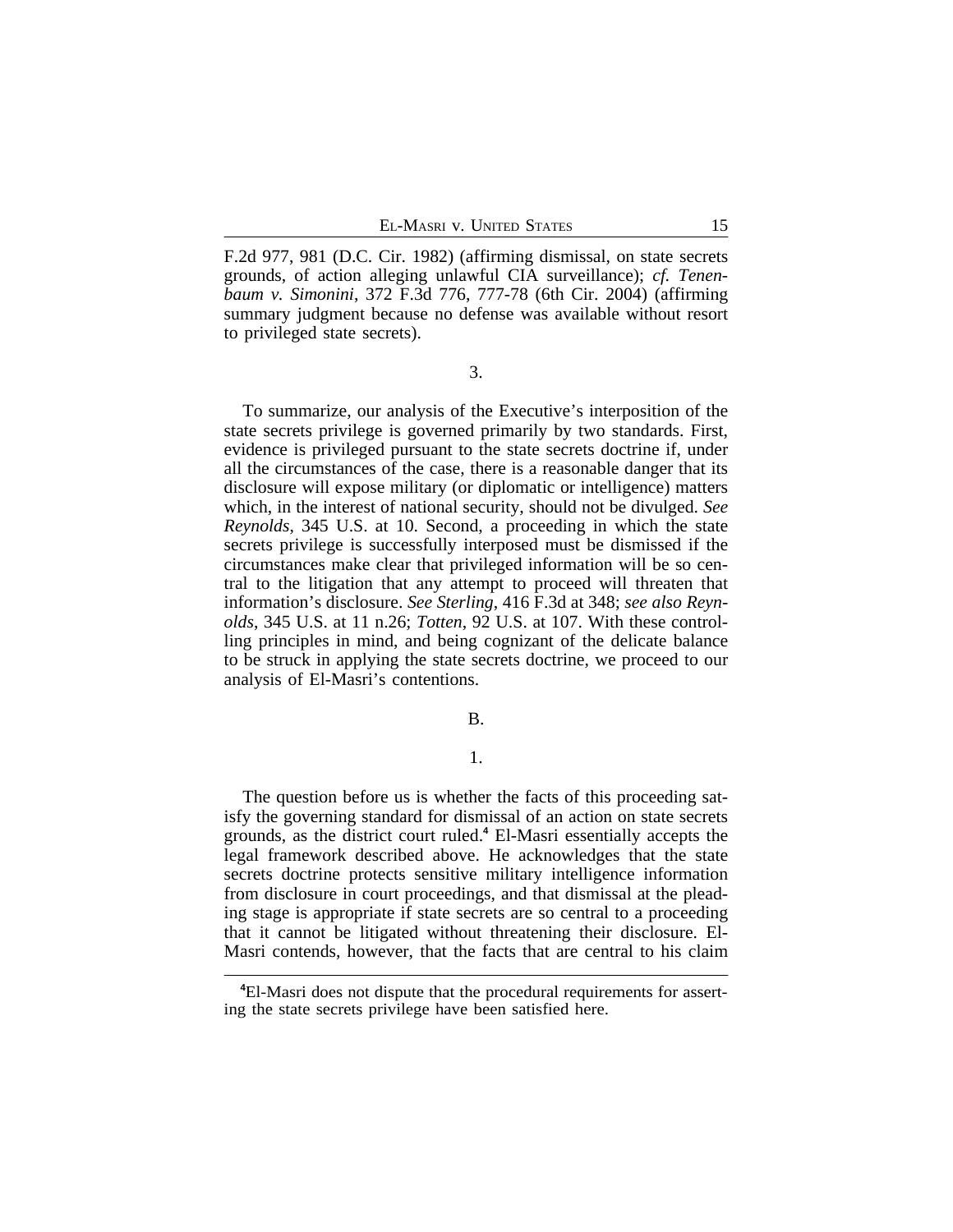are not state secrets, and that the district court thus erred in dismissing his Complaint.

a.

The heart of El-Masri's appeal is his assertion that the facts essential to his Complaint have largely been made public, either in statements by United States officials or in reports by media outlets and foreign governmental entities. He maintains that the subject of this action is simply "a rendition and its consequences," and that its critical facts — the CIA's operation of a rendition program targeted at terrorism suspects, plus the tactics employed therein — have been so widely discussed that litigation concerning them could do no harm to national security. Appellant's Br. 38. As a result, El-Masri contends that the district court should have allowed his case to move forward with discovery, perhaps with special procedures imposed to protect sensitive information.

El-Masri's contention in that regard, however, misapprehends the nature of our assessment of a dismissal on state secrets grounds. The controlling inquiry is not whether the general subject matter of an action can be described without resort to state secrets. Rather, we must ascertain whether an action can be *litigated* without threatening the disclosure of such state secrets. Thus, for purposes of the state secrets analysis, the "central facts" and "very subject matter" of an action are those facts that are essential to prosecuting the action or defending against it.

El-Masri is therefore incorrect in contending that the central facts of this proceeding are his allegations that he was detained and interrogated under abusive conditions, or that the CIA conducted the rendition program that has been acknowledged by United States officials. Facts such as those furnish the general terms in which El-Masri has related his story to the press, but advancing a case in the court of public opinion, against the United States at large, is an undertaking quite different from prevailing against specific defendants in a court of law. If El-Masri's civil action were to proceed, the facts central to its resolution would be the roles, if any, that the defendants played in the events he alleges. To establish a prima facie case, he would be obliged to produce admissible evidence not only that he was detained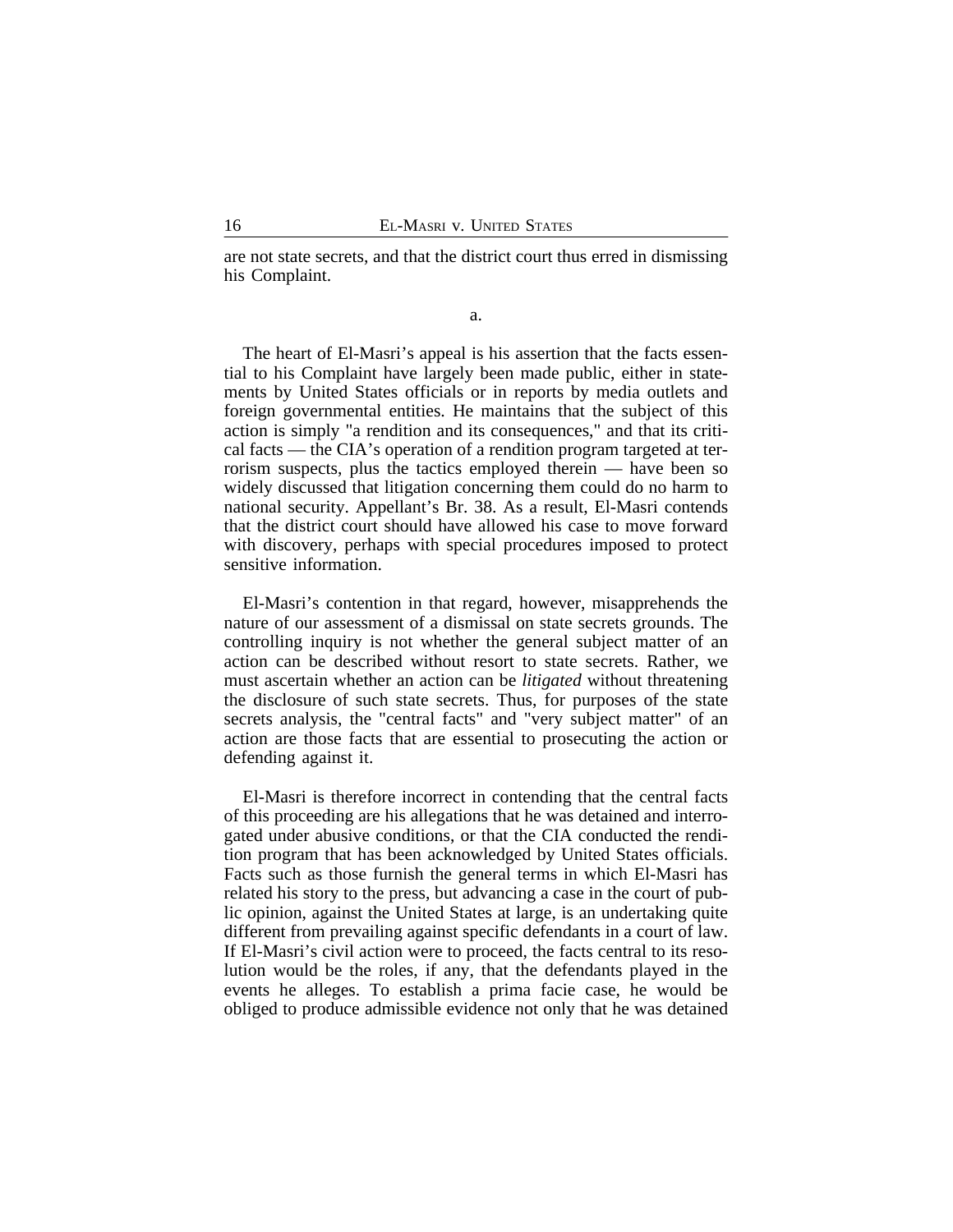and interrogated, but that the defendants were involved in his detention and interrogation in a manner that renders them personally liable to him. Such a showing could be made only with evidence that exposes how the CIA organizes, staffs, and supervises its most sensitive intelligence operations. With regard to Director Tenet, for example, El-Masri would be obliged to show in detail how the head of the CIA participates in such operations, and how information concerning their progress is relayed to him. With respect to the defendant corporations and their unnamed employees, El-Masri would have to demonstrate the existence and details of CIA espionage contracts, an endeavor practically indistinguishable from that categorically barred by *Totten* and *Tenet v. Doe*. *See Totten v. United States*, 92 U.S. 105, 107 (1875) (establishing absolute bar to enforcement of confidential agreements to conduct espionage, on ground that "public policy forbids the maintenance of any suit in a court of justice, the trial of which would inevitably lead to the disclosure of matters which the law itself regards as confidential"); *Tenet v. Doe*, 544 U.S. 1, 10-11 (2005) (reaffirming *Totten* in unanimous decision). Even marshalling the evidence necessary to make the requisite showings would implicate privileged state secrets, because El-Masri would need to rely on witnesses whose identities, and evidence the very existence of which, must remain confidential in the interest of national security. *See Sterling*, 416 F.3d at 347 ("[T]he very methods by which evidence would be gathered in this case are themselves problematic.").

b.

Furthermore, if El-Masri were somehow able to make out a prima facie case despite the unavailability of state secrets, the defendants could not properly defend themselves without using privileged evidence. The main avenues of defense available in this matter are to show that El-Masri was not subject to the treatment that he alleges; that, if he was subject to such treatment, the defendants were not involved in it; or that, if they were involved, the nature of their involvement does not give rise to liability. Any of those three showings would require disclosure of information regarding the means and methods by which the CIA gathers intelligence. If, for example, the truth is that El-Masri was detained by the CIA but his description of his treatment is inaccurate, that fact could be established only by disclosure of the actual circumstances of his detention, and its proof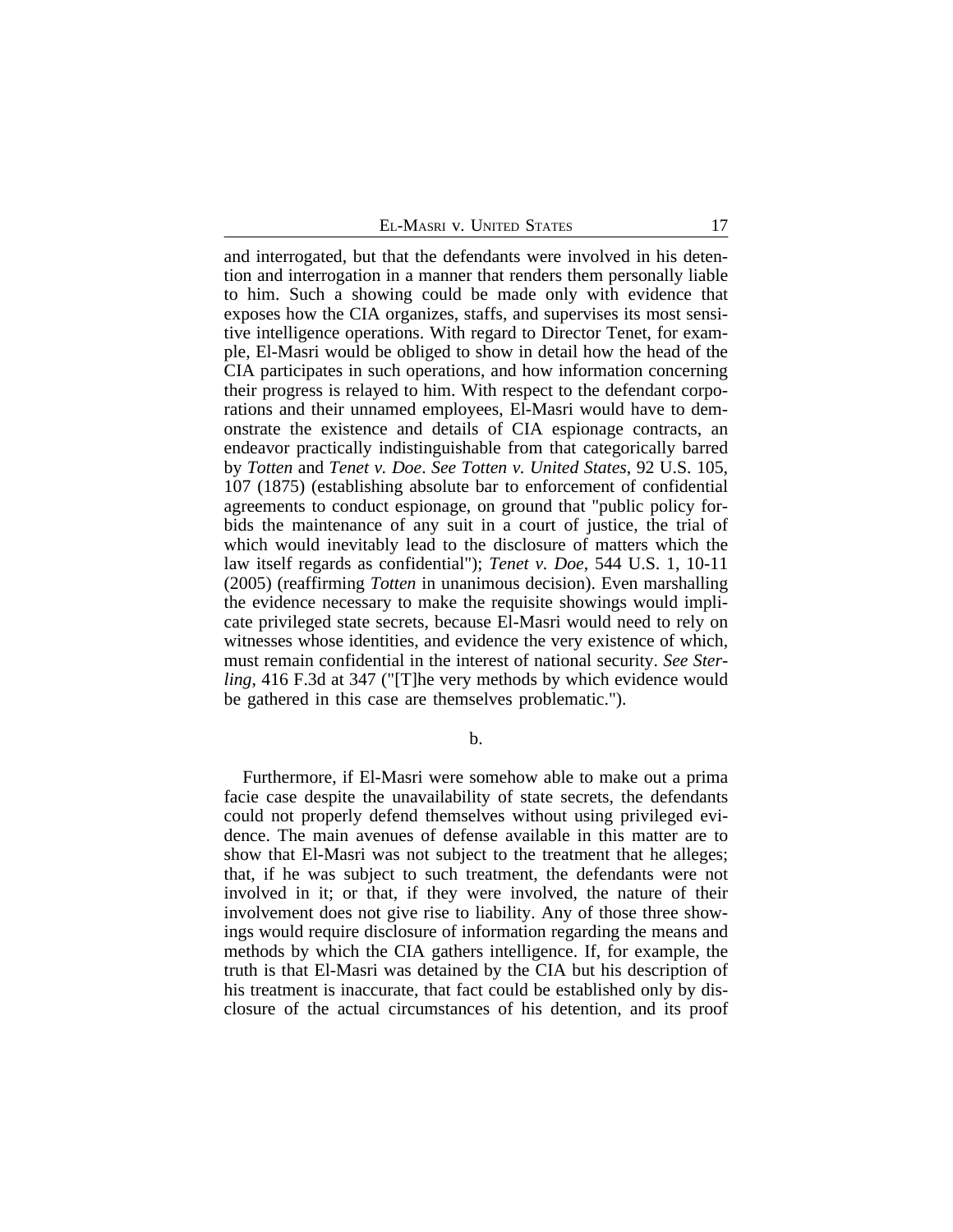would require testimony by the personnel involved. Or, if El-Masri was in fact detained as he describes, but the operation was conducted by some governmental entity other than the CIA, or another government entirely, that information would be privileged. Alternatively, if the CIA detained El-Masri, but did so without Director Tenet's active involvement, effective proof thereof would require a detailed explanation of how CIA operations are supervised. Similarly, although an individual CIA officer might demonstrate his lack of involvement in a given operation by disclosing that he was actually performing some other function at the time in question, establishing his alibi would likely require him to reveal privileged information.

Moreover, proof of the involvement — or lack thereof — of particular CIA officers in a given operation would provide significant information on how the CIA makes its personnel assignments. Similar concerns would attach to evidence produced in defense of the corporate defendants and their unnamed employees. And, like El-Masri's prima facie case, any of the possible defenses suggested above would require the production of witnesses whose identities are confidential and evidence the very existence of which is a state secret. We do not, of course, mean to suggest that any of these hypothetical defenses represents the true state of affairs in this matter, but they illustrate that virtually any conceivable response to El-Masri's allegations would disclose privileged information.

c.

It is clear from precedent that the "central facts" or "very subject matter" of a civil proceeding, for purposes of our dismissal analysis, are those facts necessary to litigate it — not merely to discuss it in general terms. In *Bareford v. General Dynamics Corp.*, several plaintiffs who had been injured or whose decedents had died in the 1987 missile attack on the U.S.S. Stark in the Persian Gulf initiated an action against the manufacturers of the vessel's weapons system, alleging that the system had been defectively manufactured and designed. *See* 973 F.2d 1138, 1140 (5th Cir. 1992). Those allegations, like El-Masri's, could be set forth without revealing state secrets; the plaintiffs' assertion that a Navy weapons system was defective was not, in itself, detrimental to national security. The facts central to the resolution of the proceeding, however, were whether the weapons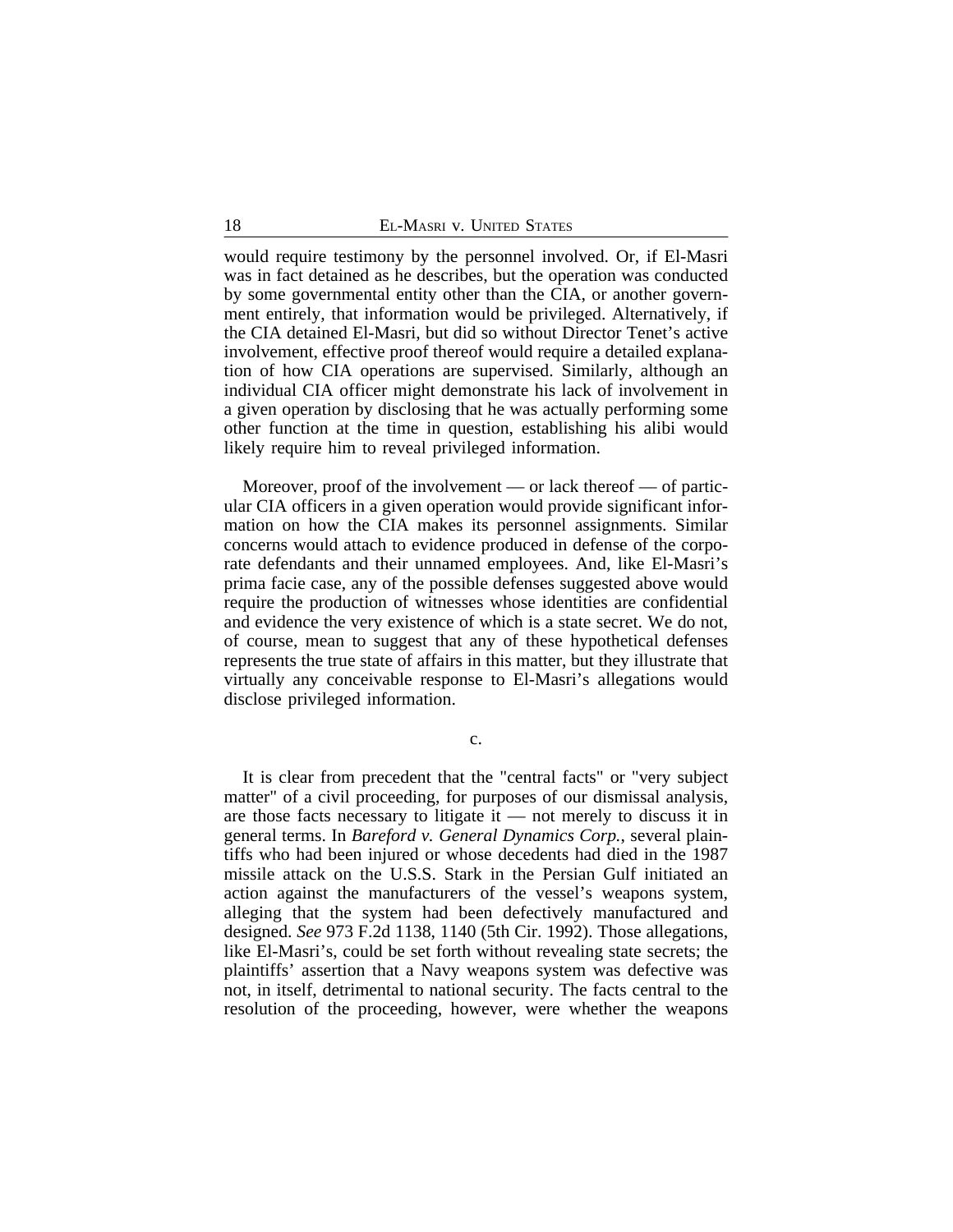system was intended to destroy the missile that struck the Stark and, if so, why it failed. Those critical factual questions could not be answered, the Fifth Circuit concluded, without threatening disclosure of privileged state secrets, and thus dismissal was appropriate. *See id.* at 1143-44.

Similarly, in *Black v. United States*, the plaintiff alleged that, after he had reported suspicious contact with a possible Soviet spy, the CIA, FBI, Department of Defense, and Department of State had subjected him to a "campaign of harassment and psychological attacks." 62 F.3d 1115, 1116 (8th Cir. 1995). Black claimed that employees of those agencies had followed him, subjected him to strange telephone calls, broken into his apartment and rearranged things, broken into his car, and drugged him with a substance that produced terrifying hallucinations. *See id.* at 1116-17. The general subject matter of those allegations, like that of El-Masri's Complaint, could be discussed without revealing state secrets. Yet the Eighth Circuit concluded that dismissal was appropriate because the facts central to the actual litigation of Black's claims — the "identity of the alleged wrongdoers, their relationship to the government, and their contacts with Black" were privileged. *Id.* at 1118-19.

In *Kasza v. Browner*, the plaintiffs alleged that the Air Force had contravened the Resource Conservation and Recovery Act in its storage, treatment, and disposal of hazardous waste at a classified operating location near Groom Lake, Nevada. 133 F.3d 1159, 1164 (9th Cir. 1998). Their allegations could be explained without resort to state secrets; the revelation that the Air Force might have unlawfully handled its hazardous waste was not detrimental to national security. But because much of the specific information needed to litigate the plaintiffs' claims was privileged, the Ninth Circuit concluded that the "very subject matter of [the] action is a state secret," and "agree[d] with the district court that [the] action must be dismissed." *Id.* at 1170.

Our own recent decision in *Sterling* involved a CIA officer's claim that he had been discriminated against because of his race. *See* 416 F.3d at 341. As in the decisions of our sister circuits discussed above, Sterling's allegations could be stated with no detrimental effect on national security; his assertion that the CIA had engaged in race dis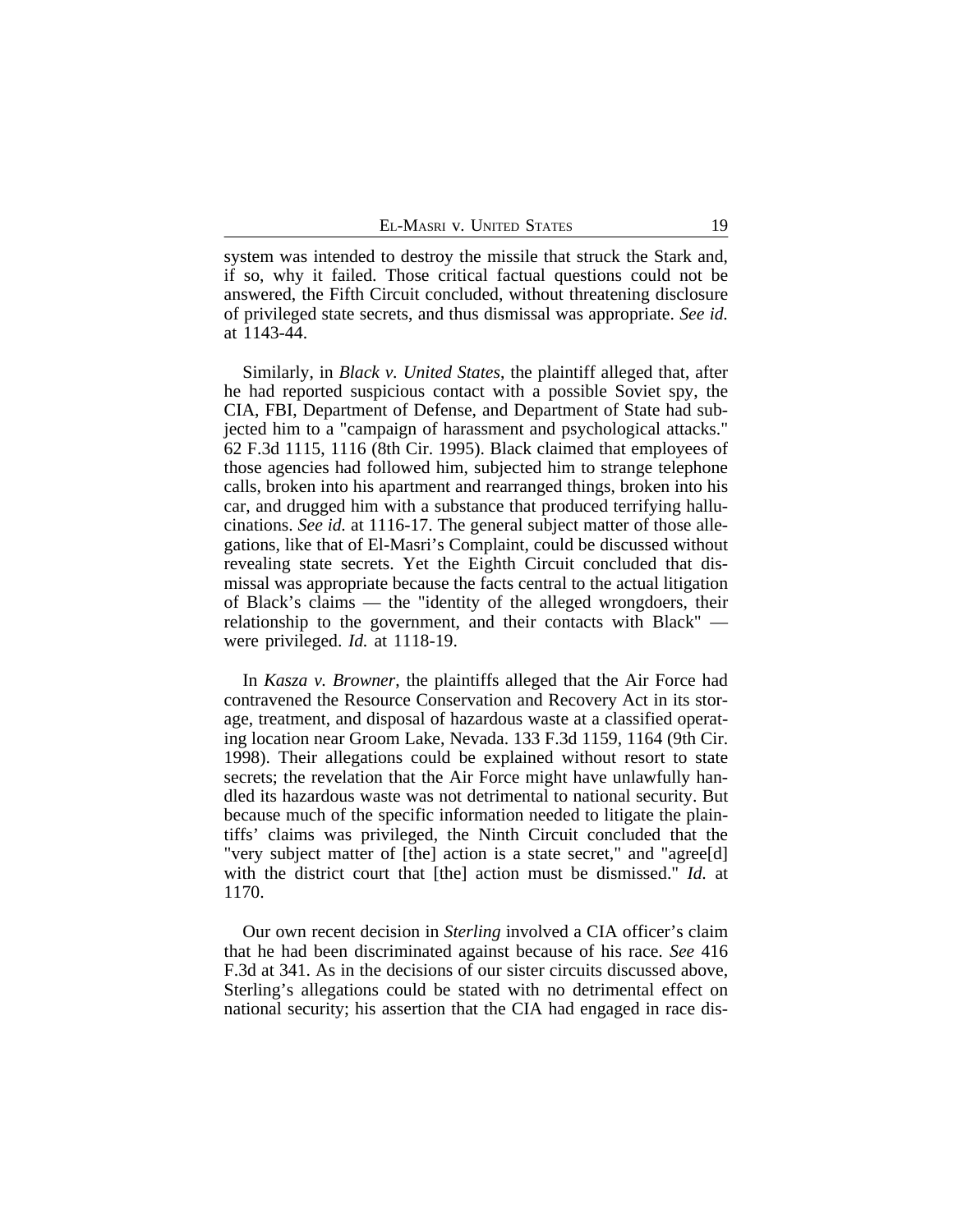crimination compromised no confidential information. Yet we concluded that the very subject matter of his action, the facts central to its litigation, consisted of state secrets, because a judicial resolution of the matter would have required disclosure of how the CIA makes sensitive personnel decisions, and would have involved the production of witnesses whose very participation in a court proceeding would risk exposing privileged information. *See id.* at 347-48. We thus affirmed the dismissal of Sterling's action at the pleading stage. *See id.* at 348-49.

In light of these decisions, we must reject El-Masri's view that the existence of public reports concerning his alleged rendition (and the CIA's rendition program in general) should have saved his Complaint from dismissal. Even if we assume, arguendo, that the state secrets privilege does not apply to the information that media outlets have published concerning those topics, dismissal of his Complaint would nonetheless be proper because the public information does not include the facts that are central to litigating his action.**<sup>5</sup>** Rather, those central facts — the CIA means and methods that form the subject matter of El-Masri's claim — remain state secrets. Consequently, pursuant to the standards that El-Masri has acknowledged as controlling, the district court did not err in dismissing his Complaint at the pleading stage.

2.

El-Masri also contends that, instead of dismissing his Complaint, the district court should have employed some procedure under which state secrets would have been revealed to him, his counsel, and the court, but withheld from the public. Specifically, he suggests that the court ought to have received all the state secrets evidence in camera and under seal, provided his counsel access to it pursuant to a nondisclosure agreement (after arranging for necessary security clearances), and then conducted an in camera trial. We need not dwell long on El-

**<sup>5</sup>**By no means do we endorse El-Masri's theory that publicly reported information concerning his alleged rendition is ineligible for protection under the state secrets doctrine simply because it has been published in the news media. We need not address his contention in that regard, however, because his appeal would fail even if we were to accept it.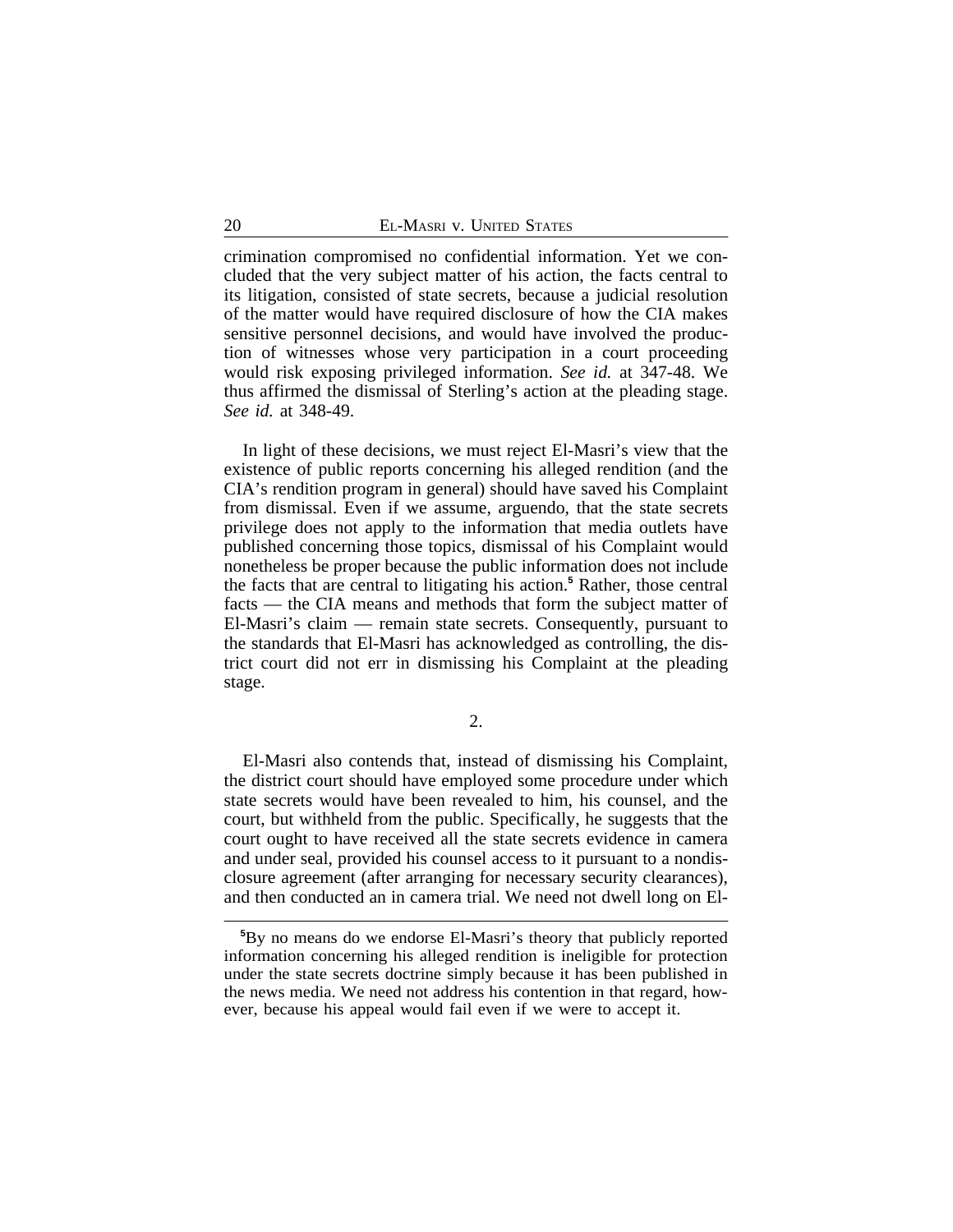Masri's proposal in this regard, for it is expressly foreclosed by *Reynolds*, the Supreme Court decision that controls this entire field of inquiry. *Reynolds* plainly held that when "the occasion for the privilege is appropriate, . . . the court should not jeopardize the security which the privilege is meant to protect by insisting upon an examination of the evidence, even by the judge alone, in chambers." 345 U.S. at 10. El-Masri's assertion that the district court erred in not compelling the disclosure of state secrets to him and his lawyers is thus without merit.

In addition to his analysis under the controlling legal principles, El-Masri presents a sharp attack on what he views as the dire constitutional and policy consequences of dismissing his Complaint. He maintains that the district court's ruling, if affirmed, would enable the Executive to unilaterally avoid judicial scrutiny merely by asserting that state secrets are at stake in a given matter. More broadly, he questions the very application of the state secrets doctrine in matters where "egregious executive misconduct" is alleged, contending that, in such circumstances, the courts' "constitutional duty to review executive action" should trump the procedural protections traditionally accorded state secrets. Appellant's Br. 10.

Contrary to El-Masri's assertion, the state secrets doctrine does not represent a surrender of judicial control over access to the courts. As we have explained, it is the court, not the Executive, that determines whether the state secrets privilege has been properly invoked. In order to successfully claim the state secrets privilege, the Executive must satisfy the court that disclosure of the information sought to be protected would expose matters that, in the interest of national security, ought to remain secret. Similarly, in order to win dismissal of an action on state secrets grounds, the Executive must persuade the court that state secrets are so central to the action that it cannot be fairly litigated without threatening their disclosure. The state secrets privilege cannot be successfully interposed, nor can it lead to dismissal of an action, based merely on the Executive's assertion that the pertinent standard has been met.

In this matter, the reasons for the United States' claim of the state secrets privilege and its motion to dismiss were explained largely in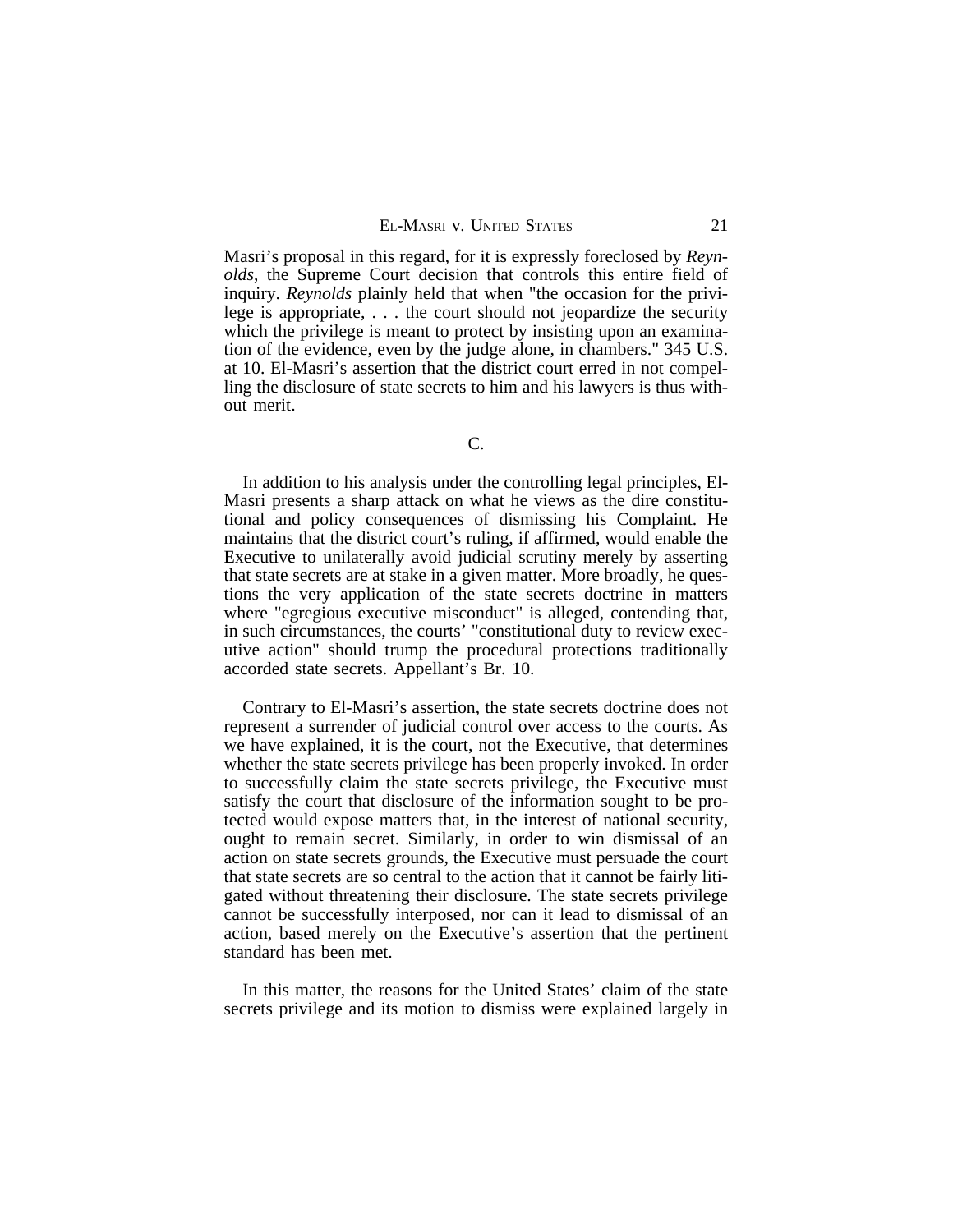the Classified Declaration, which sets forth in detail the nature of the information that the Executive seeks to protect and explains why its disclosure would be detrimental to national security. We have reviewed the Classified Declaration, as did the district court, and the extensive information it contains is crucial to our decision in this matter. El-Masri's contention that his Complaint was dismissed based on the Executive's "unilateral assert[ion] of a need for secrecy" is entirely unfounded. It is no doubt frustrating to El-Masri that many of the specific reasons for the dismissal of his Complaint are classified. An inherent feature of the state secrets privilege, however, is that the party against whom it is asserted will often not be privy to the information that the Executive seeks to protect. That El-Masri is unfamiliar with the Classified Declaration's explanation for the privilege claim does not imply, as he would have it, that no such explanation was required, or that the district court's ruling was simply an unthinking ratification of a conclusory demand by the executive branch.

We also reject El-Masri's view that we are obliged to jettison procedural restrictions — including the law of privilege — that might impede our ability to act as a check on the Executive. Indeed, El-Masri's position in that regard fundamentally misunderstands the nature of our relationship to the executive branch. El-Masri envisions a judiciary that possesses a roving writ to ferret out and strike down executive excess. Article III, however, assigns the courts a more modest role: we simply decide cases and controversies. Thus, when an executive officer's liability for official action can be established in a properly conducted judicial proceeding, we will not hesitate to enter judgment accordingly. But we would be guilty of excess in our own right if we were to disregard settled legal principles in order to reach the merits of an executive action that would not otherwise be before us — especially when the challenged action pertains to military or foreign policy. We decline to follow such a course, and thus reject El-Masri's invitation to rule that the state secrets doctrine can be brushed aside on the ground that the President's foreign policy has gotten out of line.**<sup>6</sup>**

**<sup>6</sup>**A group of former diplomats and State Department officials have submitted a brief in this matter as amici curiae. The amici emphasize that it is important, as a matter of foreign policy, to provide a forum for claims of civil and human rights violations. Even if we were to conclude, however, that protecting national security is less important than litigating the merits of El-Masri's claim, we are not at liberty to abrogate the state secrets doctrine on that basis.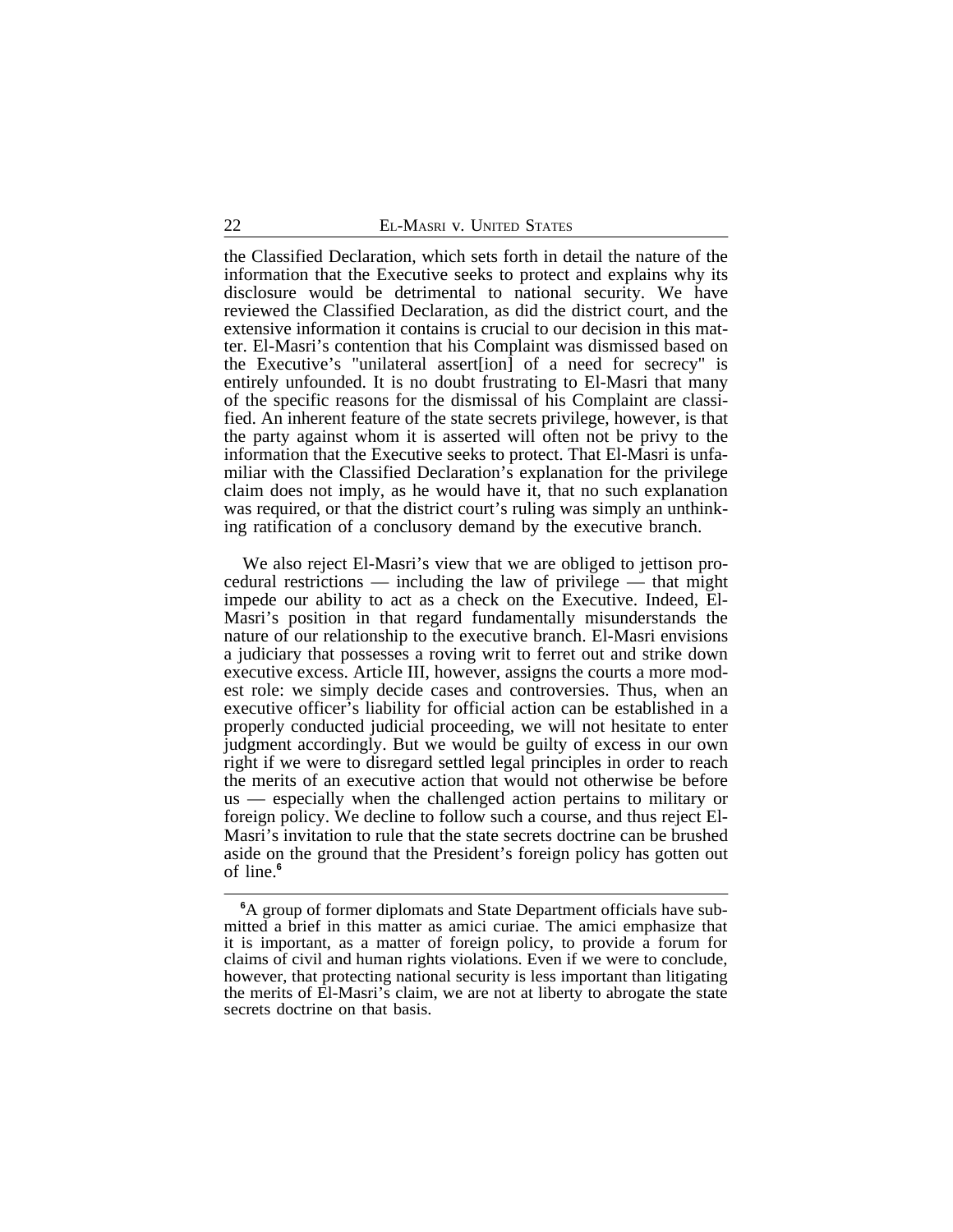### D.

As we have observed in the past, the successful interposition of the state secrets privilege imposes a heavy burden on the party against whom the privilege is asserted. *See Sterling*, 416 F.3d at 348 ("We recognize that our decision places, on behalf of the entire country, a burden on Sterling that he alone must bear."). That party loses access to evidence that he needs to prosecute his action and, if privileged state secrets are sufficiently central to the matter, may lose his cause of action altogether. Moreover, a plaintiff suffers this reversal not through any fault of his own, but because his personal interest in pursuing his civil claim is subordinated to the collective interest in national security. *See id.* ("[T]here can be no doubt that, in limited circumstances like these, the fundamental principle of access to court must bow to the fact that a nation without sound intelligence is a nation at risk."); *Fitzgerald*, 776 F.2d at 1238 n.3 ("When the state secrets privilege is validly asserted, the result is unfairness to individual litigants — through the loss of important evidence or dismissal of a case — in order to protect a greater public value").**<sup>7</sup>** In view of these

Respondents have cited us to those cases in the criminal field, where it has been held that the Government can invoke its evidentiary privileges only at the price of letting the defendant go free. The rationale of the criminal cases is that, since the Government which prosecutes an accused also has the duty to see that justice is done, it is unconscionable to allow it to undertake prosecution and then invoke its governmental privileges to deprive the accused of anything which might be material to his defense. Such rationale has no application in a civil forum where the Government is not the moving party, but is a defendant only on terms to which it has consented.

345 U.S. at 12. El-Masri's reliance on our decision in *United States v. Moussaoui*, 382 F.3d 453 (4th Cir. 2004), in which we required the United States to grant a criminal defendant substantial access to enemycombatant witnesses whose very identities were highly classified, is thus misplaced.

<sup>&</sup>lt;sup>7</sup>It should be unnecessary for us to point out that the Executive's authority to protect confidential military and intelligence information is much broader in civil matters than in criminal prosecutions. The Supreme Court explained this principle in *Reynolds*, observing: